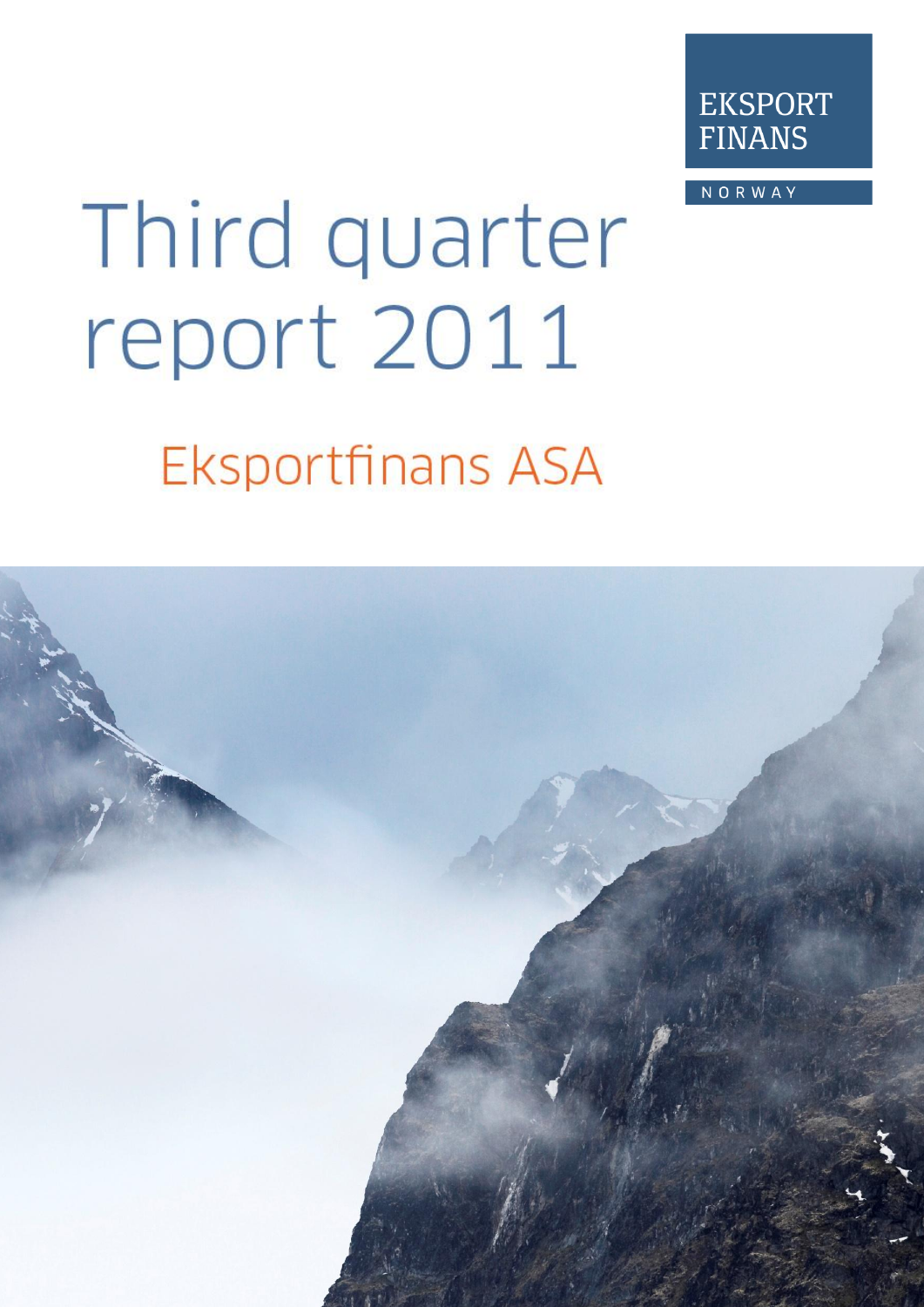|                                                | 6              |
|------------------------------------------------|----------------|
|                                                |                |
|                                                |                |
|                                                | $\overline{7}$ |
|                                                |                |
|                                                |                |
|                                                |                |
| Condensed statement of comprehensive income 10 |                |
|                                                | 11             |
|                                                |                |
|                                                |                |
|                                                |                |
|                                                |                |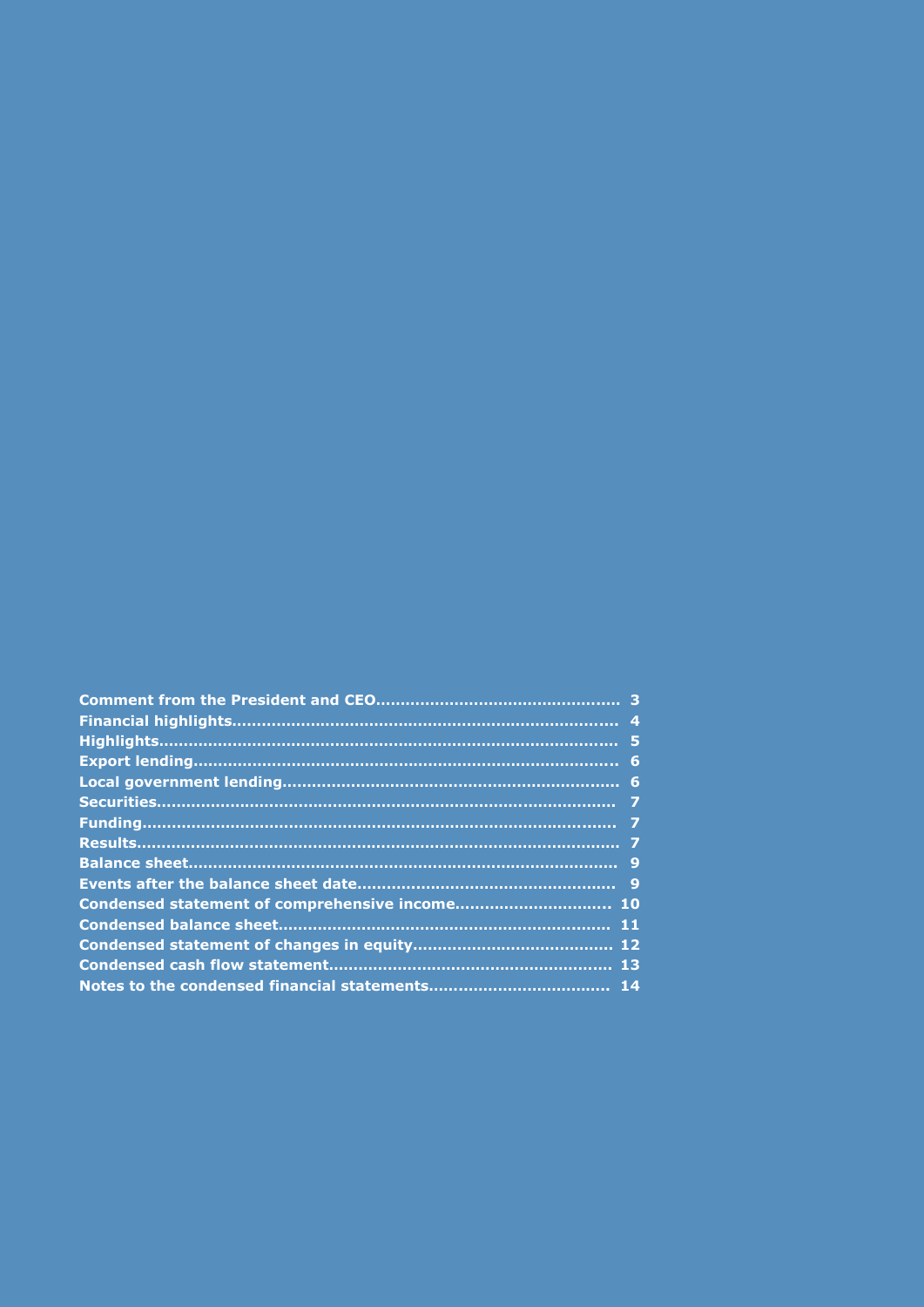

President and CEO Gisèle Marchand (Photo: Sverre Chr. Jarlid)

#### Three in a row

For the third consecutive year, Eksportfinans' net interest income in the first three quarters superseded NOK 1 billion. This track record reflects the strong underlying business operations of the Company.

The financial figures indicate that the base of the business is stable. However, the municipalrelated share of the lending portfolio has been reduced over these three years, from NOK 59 billion at the end of 2008 to NOK 11 billion at September 30, 2011. Also, according to plan, the last installment of the financing of KLP Kreditt AS has now been repaid to Eksportfinans. In the same period, the exportrelated part of the lending portfolio increased from NOK 80 billion to NOK 113 billion, thus maintaining the lending base necessary to sustain a sound level of income.

#### Optimism within oil & gas

A considerable portion of the order book stems from the oil & gas industry, which so far seems less influenced by the general economic

downturn than other export-oriented sectors. Brazil and other large markets for the oil- and gas sector outside Europe and the US are important to a substantial portion of Eksportfinans' client base. In addition, this part of the Norwegian export industry includes suppliers of high technology products with relatively lower price sensitivity. These companies may therefore be less vulnerable to a strong Norwegian krone than other export market participants.

Eksportfinans has participated in several international conferences and meetings in the third quarter. One of these events was the annual Pareto Securities' Oil and Offshore Conference in Oslo, where signals from industry representatives were twofold. On the one hand, they expressed increased optimism for the oiland gas sector compared to a year ago. On the other hand, they expressed concerns about access to long-term financing.

#### Nervous funding markets

Challenging market conditions led to lower public market issuance in the third quarter. However, Eksportfinans was able to issue a JPY 30 billion Samurai bond in July, with a 5 year maturity. Eksportfinans has been present in the Japanese market for 25 years and is one of the largest international third-party issuers in the country.

Eksportfinans believes that it is well funded for the remainder of 2011 and that its liquidity situation is comfortable.

#### Extended exemption

With effect from January 1, 2011, new regulations concerning the calculation of exposures to one single client were introduced by the Norwegian Ministry of Finance. Eksportfinans has been subject to a temporary exemption from the directive, valid until the end of 2011. In October, the temporary exemption was extended by one year, until December 31, 2012.

Gisèle Marchand President and CEO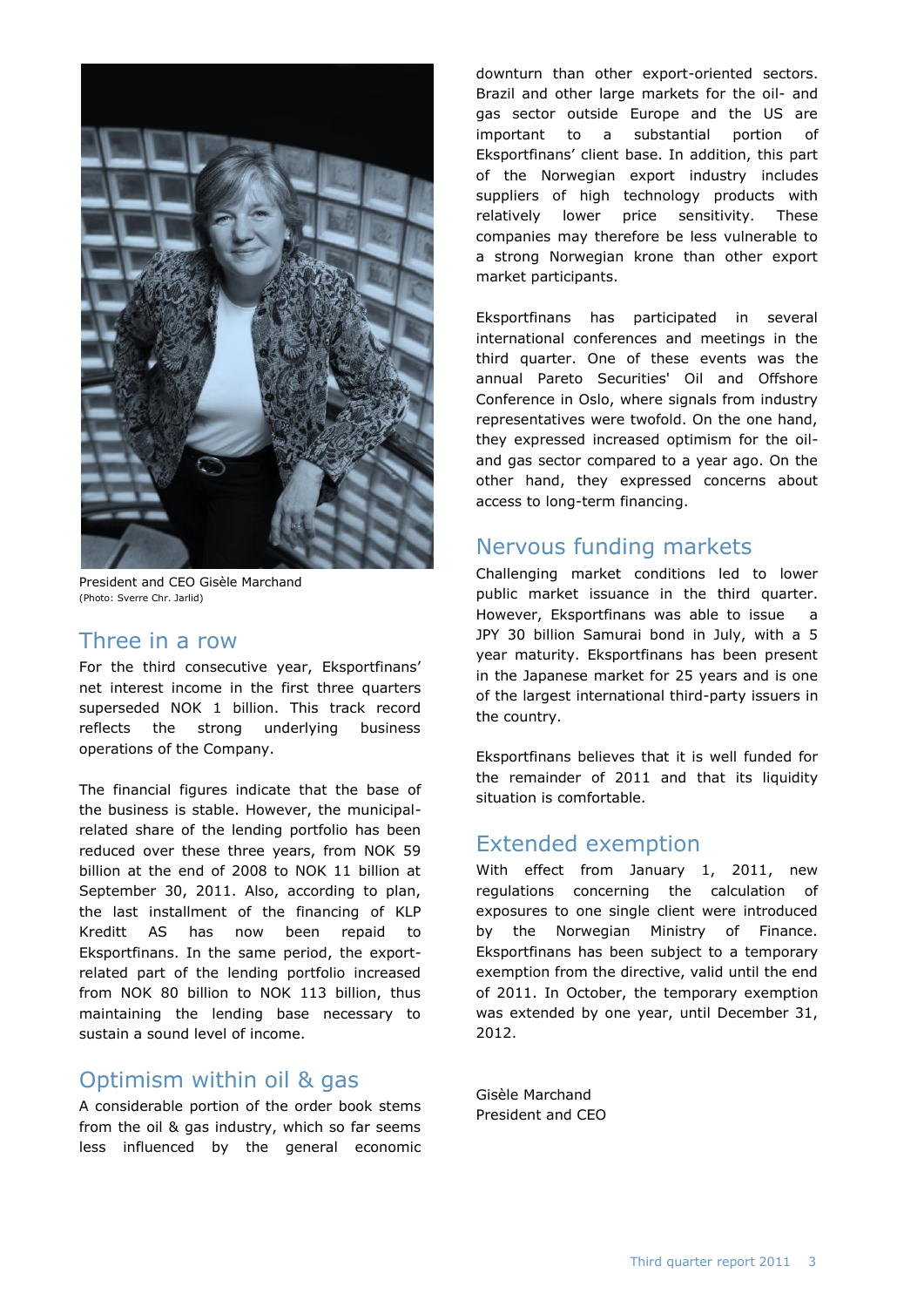## Financial highlights

Figures are unaudited.

|                                                     | Third quarter |          | First nine months |         |
|-----------------------------------------------------|---------------|----------|-------------------|---------|
| (NOK million)                                       | 2011          | 2010     | 2011              | 2010    |
|                                                     |               |          |                   |         |
| Net interest income                                 | 373           | 401      | 1,105             | 1,095   |
| Profit/(loss) for the period                        | 264           | 1        | 374               | 177     |
| Total comprehensive income for the period           | 264           | 1        | 374               | 177     |
| Return on equity $1^*$                              | 21.6 %        | $0.1 \%$ | 9.8%              | 4.8%    |
| 2*)<br>Net return on average assets and liabilities | 0.66%         | 0.66%    | 0.67%             | 0.62%   |
| Net operating expenses/average assets $3*$ )        | 0.08%         | 0.08%    | $0.08 \%$         | 0.07%   |
|                                                     |               |          |                   |         |
| Total assets                                        | 226,420       | 232,218  | 226,420           | 232,218 |
| Loans outstanding                                   | 123,342       | 120,579  | 123,342           | 120,579 |
| New loans disbursed                                 | 9,949         | 5,946    | 24,819            | 21,237  |
| New bond debt issued                                | 11,669        | 14,367   | 45,392            | 56,219  |
| Public sector borrowers/guarantors 5)               | 42.3 %        | 32.9 %   | 42.3 %            | 32.9 %  |
| Core capital adequacy                               | 12.8 %        | 10.3 %   | 12.8 %            | 10.3 %  |
| Capital adequacy                                    | 16.5 %        | 14.4 %   | 16.5 %            | 14.4 %  |
|                                                     |               |          |                   |         |
| Exchange rate NOK/USD <sup>6)</sup>                 | 5.8417        | 5.8382   | 5.8417            | 5.8382  |
|                                                     |               |          |                   |         |

\*) Quarterly and first nine months figures are annualized.

#### **Definitions**

- 1. Return on equity: Total comprehensive income for the period/average equity (average of opening and closing balance).
- 2. Net return on average assets and liabilities: The difference between net interest income/average interest generating assets and net interest expense/average interest bearing liabilities (average of daily calculations for the period).
- 3. Net operating expenses (salaries and other administrative expenses + depreciation + other expenses other income)/average assets (average of opening and closing balance).
- 4. Total loans outstanding: Consists of loans due from customers and part of loans due from credit institutions in the balance sheet. Accrued interest and unrealized gains/(losses) are not included, see notes 4, 5 and 6 to the accompanying financial statements.
- 5. The ratio of public sector loans (municipalities, counties and Norwegian and foreign central government, including the Norwegian Guarantee Institute for Export Credits (GIEK) as borrowers or guarantors) to total lending.
- 6. Exchange rate at balance sheet date.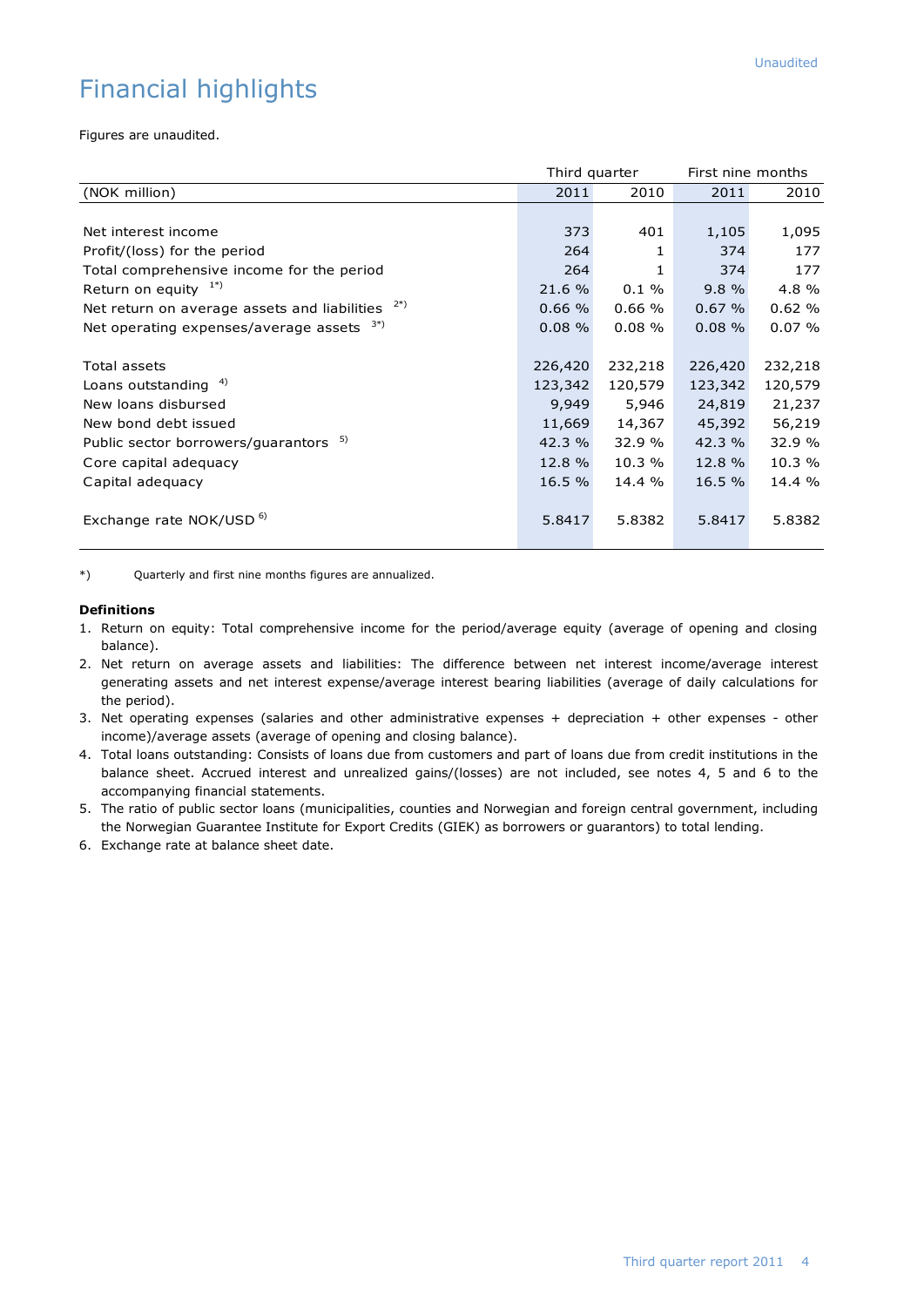## **Highlights**

#### **Third quarter 2011**

Underlying business operations showed continued good performance in the third quarter of 2011. Net interest income was NOK 373 million in the third quarter of 2011, compared to NOK 401 million for the third quarter of 2010.

Total comprehensive income was NOK 264 million in the third quarter of 2011. The comparative total comprehensive income was NOK 1 million in the third quarter of 2010.

Net profit excluding unrealized gains and losses and excluding realized losses hedged by the Portfolio Hedge Agreement (PHA – as explained under the section "Results") was NOK 244 million in the third quarter of 2011, compared to NOK 233 million in the corresponding period in 2010.

#### **First nine months 2011**

Net interest income was NOK 1,105 million in the first nine months of 2011, compared to NOK 1,095 million for the first nine months of 2010.

Eksportfinans had total comprehensive income of NOK 374 million in the first nine months of 2011. The comparative total comprehensive income was NOK 177 million in the first nine months of 2010.

Net profit excluding unrealized gains and losses and excluding realized losses hedged by the PHA (as explained under the section "Results") was NOK 678 million in the first nine months of 2011, compared to NOK 648 million in the corresponding period in 2010.

The core capital adequacy ratio at September 30, 2011 was 12.8 percent, which was 0.1 percentage points higher than at December 31, 2010, and 2.5 percentage points higher than at September 30, 2010.

Eksportfinans has been active in both the public and the private placement markets in the first nine months of 2011. The company successfully issued a CHF 150 million 10-year transaction and a USD 500 million 2-year transaction in the first quarter, a USD 1.25 billion 5-year transaction in the second quarter as well as a JPY 30 billion 5-year transaction in the third quarter.

Total assets amounted to NOK 226 billion at September 30, 2011, compared to NOK 216 billion at December 31, 2010 and NOK 232 billion at September 30, 2010. The increase since year end was mainly due to a high level of new lending, and foreign exchange rate effects.

#### **Regulatory framework**

With effect from January 1, 2011, new regulations concerning the calculation of exposures to one single client were introduced by the Norwegian Ministry of Finance. The new provisions are the same as the prevailing provisions applicable in the European Union under the Capital Requirements Directive (Directive 2006/48/EU) and significantly alter the conditions of Eksportfinans' current business concept.

The effect of the regulations is that the 20 percent risk weighting for exposures to banks was discontinued and as a consequence the maximum allowed exposure to a single client (borrower and guaranteeing bank) was significantly reduced. Using Eksportfinans' risk capital as of September 30, 2011, the new regulation means a reduction of maximum exposure from NOK 6.5 billion to NOK 1.3 billion. (For more information, see "Supervision and Regulation" on pages 35-36 of Eksportfinans' Annual Report on Form 20-F for the fiscal year ended December 31, 2010, which was filed with the Securities and Exchange Commission (the **Commission**) on March 31, 2011 and "Regulatory Framework" on page 5-6 of Eksportfinans' First Half Year Report 2011 filed with the Commission as Exhibit 99.2 on the Form 6-K dated August 18, 2011.)

In total, Eksportfinans has nine lending transactions secured by bank guarantees that exceed NOK 1.3 billion that would be in breach of these regulations regarding large exposures. The total exposure from these nine transactions in excess of the NOK 1.3 billion amount permitted for each transaction amounts to around NOK 10 billion.

Eksportfinans has been subject to a temporary exemption from the directive, valid until December 31, 2011, during which the Company can continue to use the reporting standards for large exposures that were in effect in 2010. On October 19, 2011, in a joint press release from the Ministry of Finance and the Ministry of Trade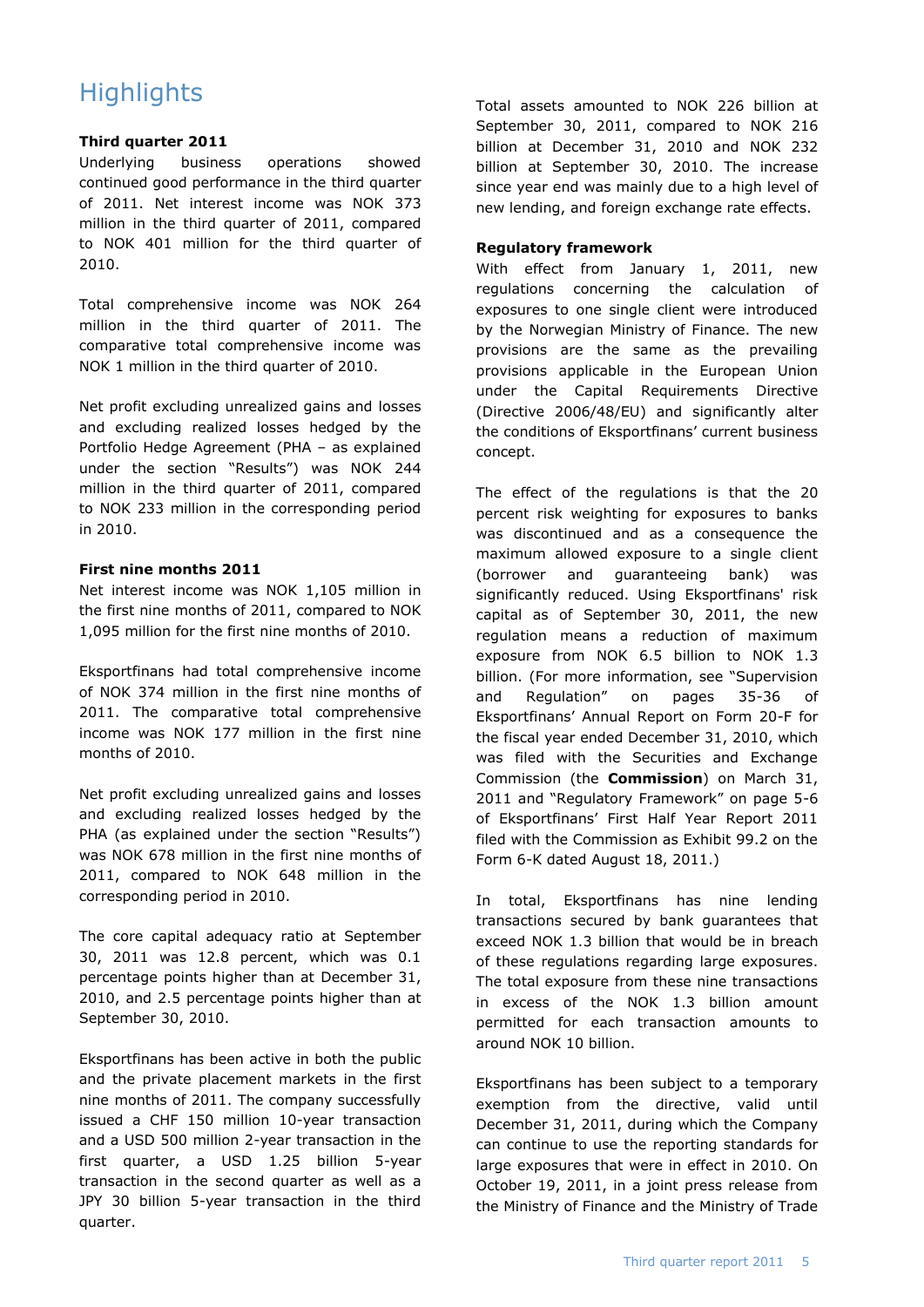and Industry, Eksportfinans' temporary exemption was announced to be extended by one year, until December 31, 2012. The Ministries found no grounds to grant Eksportfinans a permanent exemption at the expiration of the temporary exemption period. This implies that Eksportfinans must use the period until December 31, 2012 to adapt to the regulations.

Eksportfinans, on behalf of the Ministry of Trade and Industry, administers a scheme for government-supported export financing. After the announcement of this extension to the temporary exemption period, the Board decided that the Company will continue offering financing with CIRR interest rates (fixed interest on government-supported export credit) under this scheme until further notice.

Eksportfinans shares the Government's view that a long term solution for export financing must be established as soon as possible. The efforts to find a sustainable solution are conducted in dialogue with the Government and the two responsible Ministries, the Ministry of Finance and the Ministry of Trade and Industry. Although Eksportfinans believes that by ordinary standards it is very well capitalized, a capital increase is being considered as suggested by the Government in order to meet the new regulations related to large exposures. Eksportfinans' current efforts are based on statements from the authorities that have been made to Eksportfinans and appeared in the media in Norway, that the Government will work towards a solution in which Eksportfinans may be a part. The Board continues to monitor the situation, and is considering the interests of Eksportfinans' clients, investors, employees and shareholders.

## Export lending

New disbursements were NOK 24.8 billion in the first nine months of 2011, compared to NOK 21.2 billion for the corresponding period in 2010. The volume of outstanding export loans was NOK 112.8 billion at September 30, 2011 compared to NOK 99.8 billion at December 31, 2010 and NOK 92.7 billion at September 30, 2010.

The volume of new loan disbursements was mainly driven by contract financing of

shipbuilding, ship equipment and offshore oil and gas projects, and primarily a result of contracts entered into during the preceding 2-3 years.

New loans to renewable energy, environmental technologies and infrastructure totaled NOK 2.6 billion compared to NOK 1.1 billion in the same period during 2010. The borrowers included Norwegian municipal-owned hydro power utilities as well as solar and hydro energy projects in the Czech Republic, Turkey and Indonesia.

New disbursements of loans qualifying for the government-supported export financing scheme was NOK 17.7 billion in the first nine months of 2011, compared to NOK 15.6 billion in the corresponding period in 2010. These figures include both lending at market terms and lending at terms decided under the government-supported commercial interest reference rate (CIRR) scheme.

The volume of Eksportfinans' order book for export-related loans remains solid. The probability adjusted order book was approximately NOK 33 billion at September 30, 2011. Approximately NOK 29 billion of this was contract financing. By comparison, the probability adjusted order book was NOK 31 billion at September 30, 2010, approximately NOK 28 billion of which was contract financing.

The order book is based on signed confirmations from the borrowers, expressing the will to proceed with Eksportfinans' financing outline. The assumption of the probability of each confirmed financing outline actually materializing is adjusted monthly based on the Company's best knowledge of the project.

Eksportfinans received a large number of new loan applications during the first three quarters of 2011. The demand for our services has increased as a result of the current unstable financial markets. In addition, the number of loan applications received indicates a higher volume of activity in Eksportfinans' customer base. The volume of lending going forward will depend on the number of projects actually being realized.

## Local government lending

After the sale of Kommunekreditt Norge AS in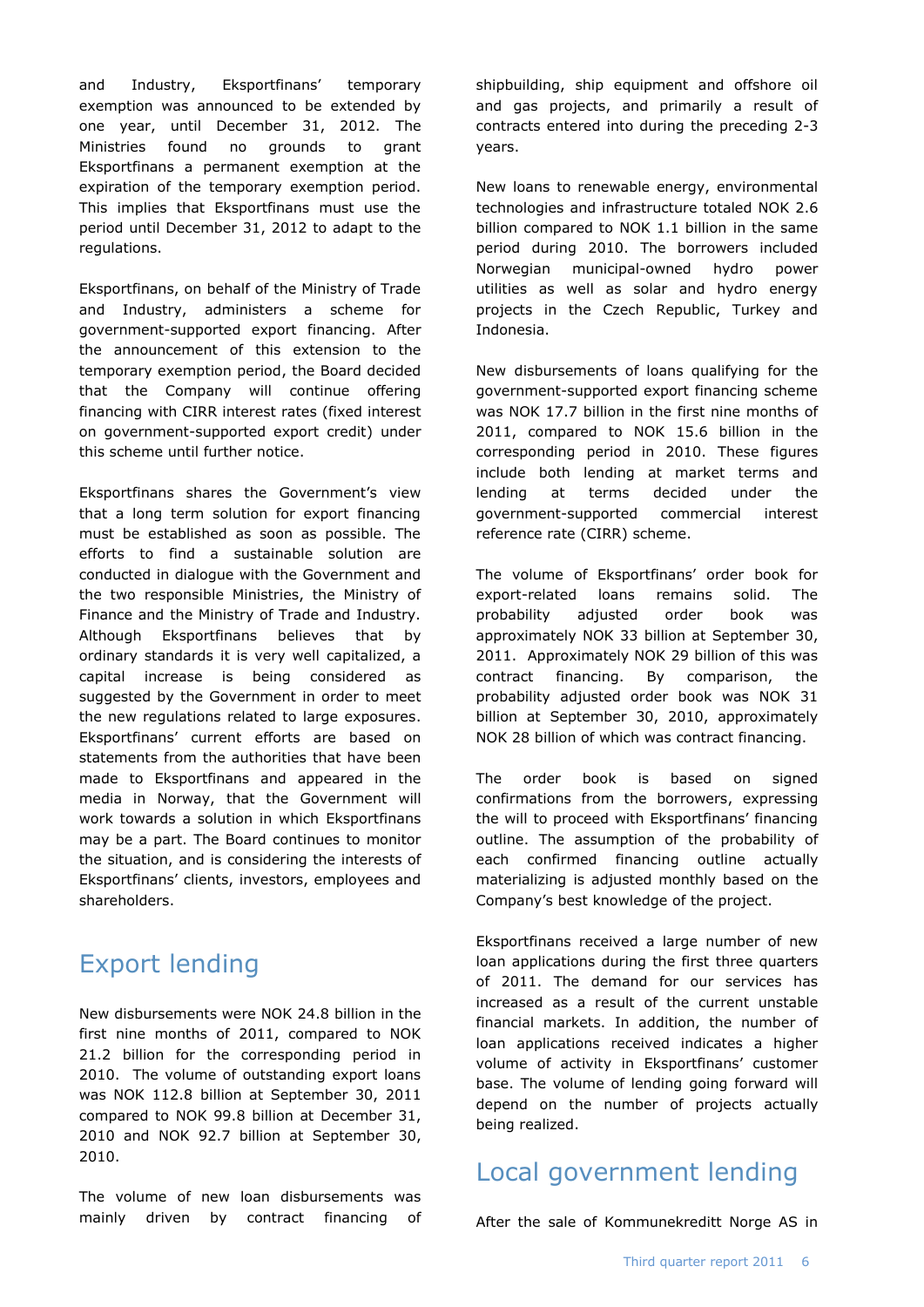June 2009, Eksportfinans provided financing to KLP Kreditt AS (formerly Kommunekreditt Norge AS) through a loan of NOK 34.4 billion with security in the underlying lending portfolio. This financing was contractually set to be repaid in eight equal, quarterly amounts. The first installment was paid in December 2009, and the last installment was paid in September 2011, and Eksportfinans has no remaining loans outstanding to KLP Kreditt AS.

Eksportfinans' total involvement in local government lending totaled NOK 10.5 billion at September 30, 2011, compared to NOK 23.5 billion at December 31, 2010 and NOK 27.9 billion at September 30, 2010.

#### **Securities**

The total securities portfolio was NOK 63.0 billion at September 30, 2011, compared to NOK 67.9 billion at December 31, 2010 and NOK 83.1 billion at September 30, 2010.

The securities portfolio consists of two different portfolios. One is the subject of a Portfolio Hedge Agreement with Eksportfinans shareholders which has been in place since February 29, 2008 (the PHA portfolio), and the other portfolio is maintained for the purpose of liquidity (referred to herein as the "liquidity reserve portfolio").

The fair value of the PHA portfolio was NOK 26.1 billion at September 30, 2011, compared to NOK 36.0 billion at year-end 2010 and NOK 42.5 billion at September 30, 2010. The PHA portfolio will largely be run off to maturity. See Note 14 to the accompanying unaudited condensed financial statements and the most recent annual report on Form 20-F for further information about the PHA.

The uncertainty in the international capital markets has led to relatively high credit spreads in 2010 and continuing into 2011. This has led to relatively high net interest income from the liquidity reserve portfolio in the first nine months of 2011. Eksportfinans expects these conditions to be temporary. The fair value of the liquidity reserve portfolio was NOK 36.9 billion at September 30, 2011, compared to NOK 31.9 billion at December 31, 2010 and NOK 40.6 billion at September 30, 2010.

## Funding

Total new funding in the first nine months of 2011 amounted to NOK 45.4 billion through 328 individual bond issues compared to NOK 56.2 billion and 591 bond issues in the first nine months of 2010. Despite very strong investor demand, Eksportfinans' smaller funding requirement for 2011 has resulted in fewer issuances in the first nine months of this year.

The majority of demand has come from investors in the USA, Japan, non-Japan Asia and the Middle East. Private placements represent the bulk of issuance by number of trades, while Eksportfinans has also been active in the public markets. Eksportfinans returned to the Swiss market with a CHF 150 million 10-year transaction in January. In March a USD 500 million 2-year floating rate note was issued to investors globally and in May a USD 1.25 billion 5-year global benchmark bond was issued.

In July, Eksportfinans was very pleased to return to the Samurai market issuing a JPY 30 billion 5-year transaction. Samurai bonds are sold to domestic Japanese investors and governed by Japanese law.

## **Results**

#### **Net interest income**

Net interest income was NOK 1,105 million in the first nine months of 2011. This was NOK 10 million higher than the corresponding period in 2010. The main reason for the higher net interest income in 2011 is the absence in 2011 of the preference share dividend expense accounted for in the first half of 2010. Interest expense related to the preference share ceased to accrue at December 31, 2010.

In large part as a result of the above, the net return on average assets and liabilities (see financial highlights on page 4) was 0.67 percent in the first nine months of 2011, compared to 0.62 percent in the corresponding period of 2010.

#### **Net other operating income**

Net other operating income was negative NOK 440 million in the first nine months of 2011 compared to negative NOK 710 million in the first nine months of 2010.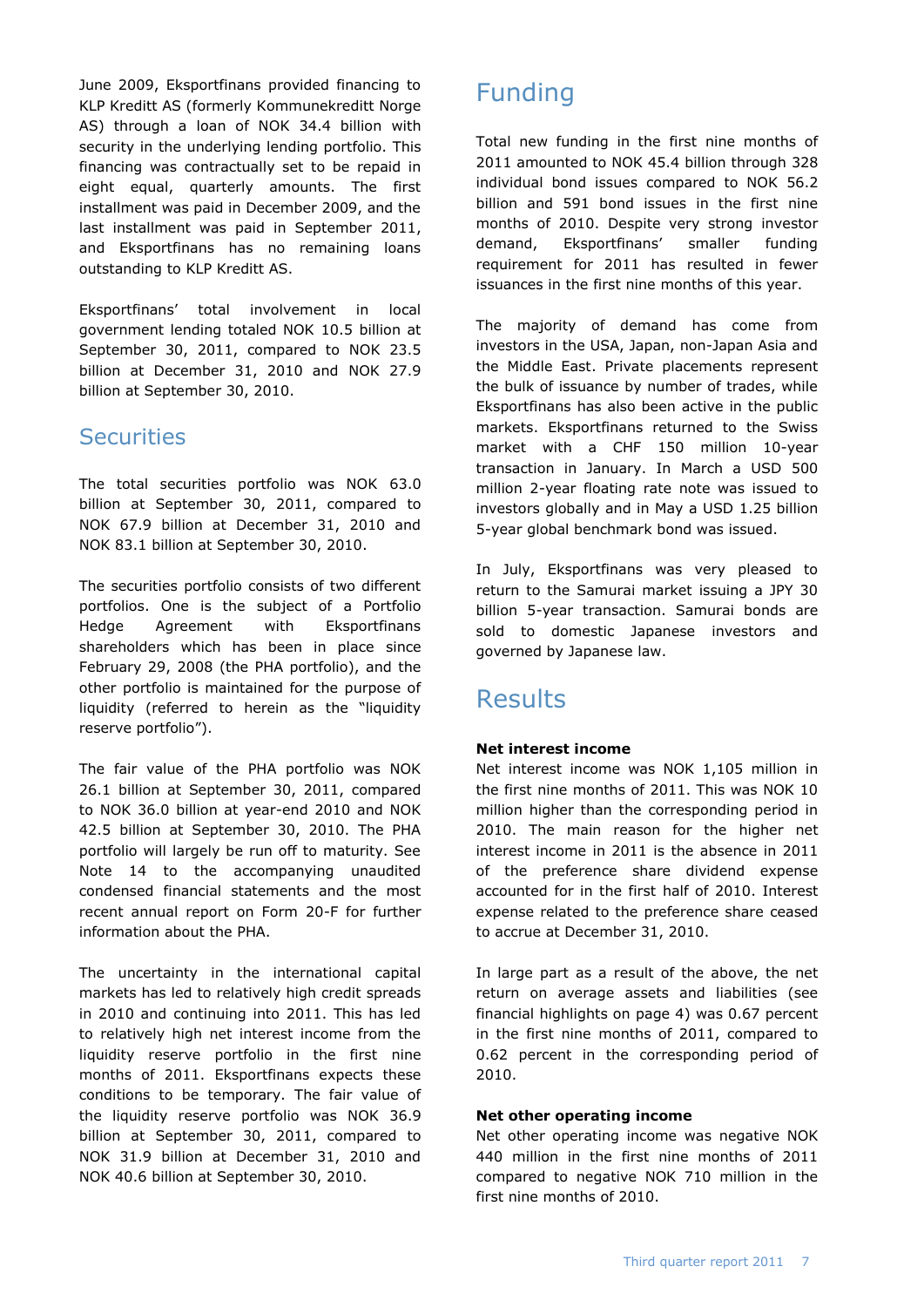Volatility in the international capital markets continues to cause fluctuations in the fair value measurements of financial instruments. After the implementation of the PHA with Eksportfinans' shareholders on February 29, 2008, the fluctuations in the fair value of bond investments hedged by this agreement have been largely neutralized. Fluctuations in fair values in the accounts after the date of the PHA have, to a large extent, been caused by changes in fair value on Eksportfinans' own debt and on loans. In the first nine months of 2011, unrealized gains on Eksportfinans' own debt amounted to NOK 3,740 million compared to gains of NOK 1,780 million in the corresponding period of 2010 (see note 2 to the accompanying unaudited condensed financial statements). Net of derivatives, this amount is an unrealized loss of NOK 147 million compared to a loss of NOK 534 million in the first nine months of 2010 (see note 15 to the accompanying financial statements). Accumulated in the balance sheet, the unrealized gain on Eksportfinans' own debt, net of derivatives, is NOK 1.3 billion as of September 30, 2011. These unrealized gains on own debt will be reversed as unrealized losses in future periods following any tightening in credit spreads and passage of time. Capital adequacy will not be affected by this effect in any material way.

In addition to these net unrealized losses on Eksportfinans' own debt of NOK 147 million (net of derivatives), net other operating income in the first nine months of 2011 included an unrealized loss on loans, net of derivatives, of NOK 45 million (compared to a loss of NOK 130 million in the first nine months of 2010), an unrealized loss on bonds under the PHA of NOK 98 million (compared to a gain of NOK 94 million in the first nine months of 2010) and an unrealized gain of NOK 136 million on the PHA itself (compared to a loss of NOK 51 million in the first nine months of 2010). Also, in the first nine months of 2011 Eksportfinans has realized a loss of NOK 93 million on bonds under the PHA. This is offset by the PHA itself. See notes 2 and 15 to the accompanying unaudited condensed financial statements for the breakdown of these line items.

#### **Total operating expenses**

Total operating expenses amounted to NOK 145 million in the first nine months of 2011, an increase of NOK 6 million from the corresponding period in 2010. The key ratio of

net operating expenses in relation to average assets was 0.08 percent in the first nine months of 2011, up from 0.07 percent in the first nine months of 2010. This is mainly due to general increases in expenses, combined with somewhat reduced average assets.

#### **Profit/(loss) for the period**

Total comprehensive income in the first nine months of 2011 was NOK 374 million, compared to NOK 177 million in the first nine months of 2010. The increase is due to the reduction in net unrealized losses in the first half of 2011 compared to the first half of 2010.

Return on equity was 9.8 percent in the first nine months of 2011, compared to 4.8 percent in the first nine months of 2010.

The non-IFRS measure of profit excluding unrealized gains and losses on financial instruments and excluding realized losses hedged by the PHA, and the corresponding return on equity, is shown in the table below. These calculations may be of interest to investors because they assess the performance of the underlying business operations without the volatility caused by fair value fluctuations, including specifically the reversal of previously recognized unrealized gains on Eksportfinans' own debt, and the realized losses on investments which are hedged by the PHA.

|                                                                                                                                                       | Third<br>First |        |             |       |
|-------------------------------------------------------------------------------------------------------------------------------------------------------|----------------|--------|-------------|-------|
|                                                                                                                                                       | quarter        |        | nine months |       |
| (NOK million)                                                                                                                                         | 2011           | 2010   | 2011        | 2010  |
| Comprehensive<br>income for the period                                                                                                                |                |        |             |       |
| in accordance with IFRS                                                                                                                               | 264            | 1      | 374         | 177   |
| Net unrealized<br>losses/(gains)                                                                                                                      | (42)           | 326    | 316         | 655   |
| Unrealized<br>gains/(losses)<br>related to Iceland <sup>1)</sup><br>Realized losses hedged by                                                         | 3              | (4)    | 12          | (0)   |
| the Portfolio Hedge<br>Agreement <sup>4)</sup>                                                                                                        | 11             | 0      | 93          | 0     |
| Tax-effect <sup>2)</sup>                                                                                                                              | 8              | (90)   | (118)       | (183) |
| Non-IFRS profit<br>for the period<br>excluding unrealized<br>gains/(losses) on<br>financial instruments<br>and excluding realized                     |                |        |             |       |
| losses hedged by the PHA                                                                                                                              | 244            | 233    | 678         | 648   |
| Return on equity<br>based on profit<br>for the period<br>excluding unrealized<br>gains/(losses) on<br>financial instruments<br>and excluding realized |                |        |             |       |
| losses hedged by the PHA                                                                                                                              | 17.5 %         | 17.9 % | 16.9 %      | 17.3% |

1) Reversal of previously recognized loss (at exchange rates applicable at September 30, 2011)

2) 28 percent of the unrealized items above

3) Return on equity: Profit for the period/average equity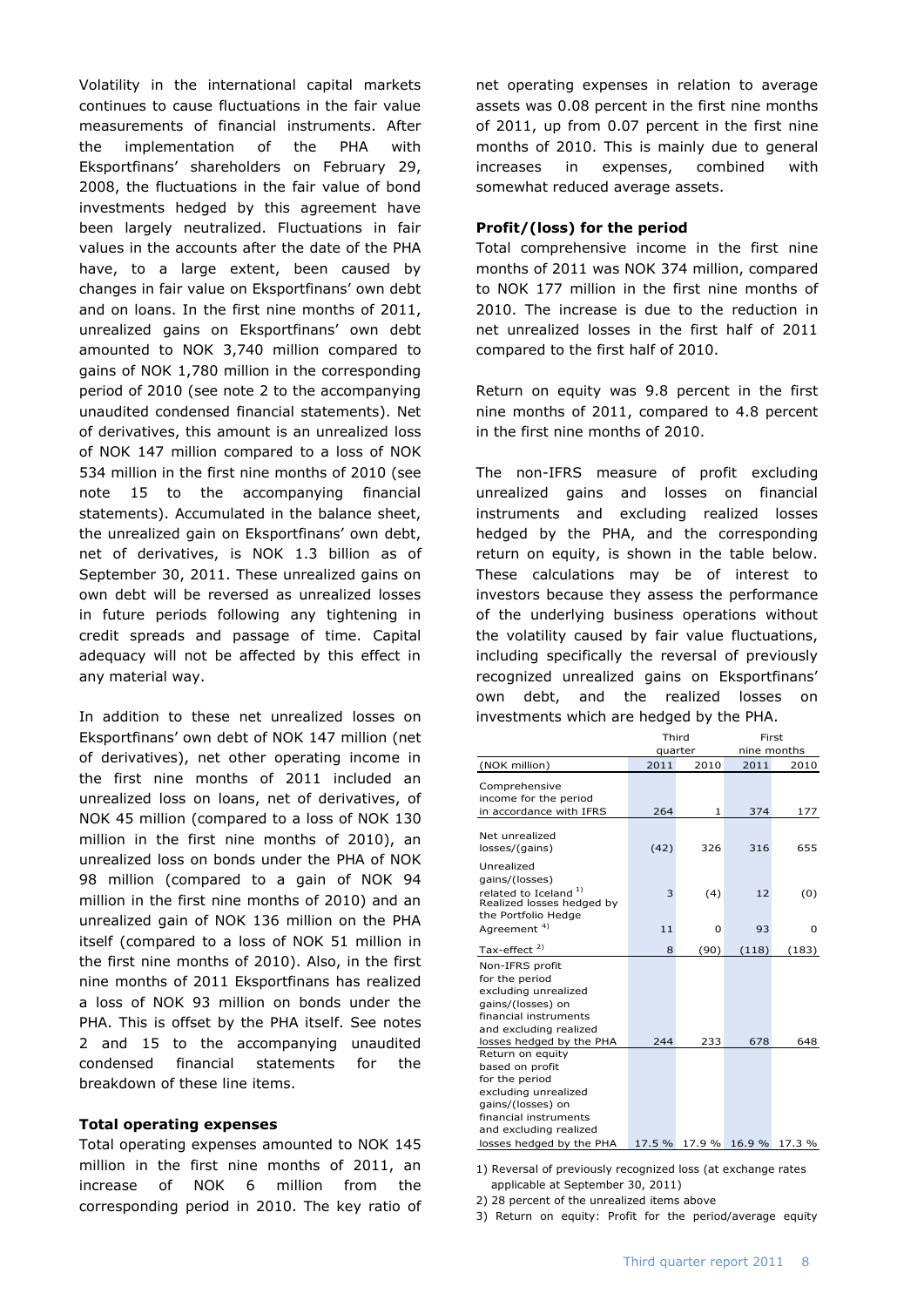adjusted for proposed not distributed dividends.

4) Securities have been sold with a realized loss. These losses are covered by the PHA, and will be settled according to that agreement. Eksportfinans therefore believes it is useful for investors to present this non-IFRS profit figure with such losses excluded due to the economic arrangements under, and the accounting impacts of, the PHA.

Profit excluding unrealized gains and losses and excluding realized losses hedged by the PHA amounted to NOK 678 million in the first nine months of 2011. This was an increase of NOK 30 million compared to the first nine months of 2010. The increase was mainly due to the higher net interest income.

#### Balance sheet

Total assets amounted to NOK 226 billion at September 30, 2011, compared to NOK 216 billion at December 31, 2010 and NOK 232 billion at September 30, 2010. The increase since year end was mainly due to a high level of new lending, and foreign exchange rate effects.

Debt incurred by issuing commercial paper and bonds was NOK 192 billion at September 30, 2011. The corresponding figure was NOK 186 billion at December 31, 2010 and NOK 198 billion at September 30, 2010.

The capital adequacy ratio was 16.5 percent at September 30, 2011, compared to 17.6 percent at December 31, 2010 and 14.4 percent at September 30, 2010. The core capital adequacy ratio was 12.8 percent at September 30, 2011, compared to 12.7 percent at December 31, 2010 and 10.3 percent at September 30, 2010. The reduction in the Total Capital Adequacy Ratio is mainly due to the prepayment of subordinated loans, as described below.

On April 28, 2011 and May 23, 2011 Eksportfinans voluntarily prepaid subordinated debt in the amounts of USD 60 million and USD 15 million. The combined effect of the termination of this subordinated debt was a reduction of the total regulatory capital adequacy ratio from 17.9 percent to 16.5 percent based on figures on September 30, 2011. The core capital adequacy ratio was not affected by these terminations.

## Events after the balance sheet date

#### **Regulatory framework**

As explained under "Regulatory framework" on pages 5 and 6, the Ministry of Finance and the Ministry of Trade and Industry on October 19, 2011, announced in a joint press release that Eksportfinans' temporary exemption from the new regulations concerning the calculation of exposures to one single client (Directive 2006/48/EU) has been extended by one year until December 31, 2012.

#### **Rating**

The rating agency Moody's Investors Service Inc. issued a press release on October 28, 2011, stating their downgrade of Eksportfinans ASA by two notches and placing their rating on review for further downgrade. The rating action follows the Norwegian Ministry of Finance's decision not to grant Eksportfinans a permanent exemption from the European Union's Capital Requirement Directive, as noted in the paragraph above.

Oslo, November 8, 2011 EKSPORTFINANS ASA The Board of Directors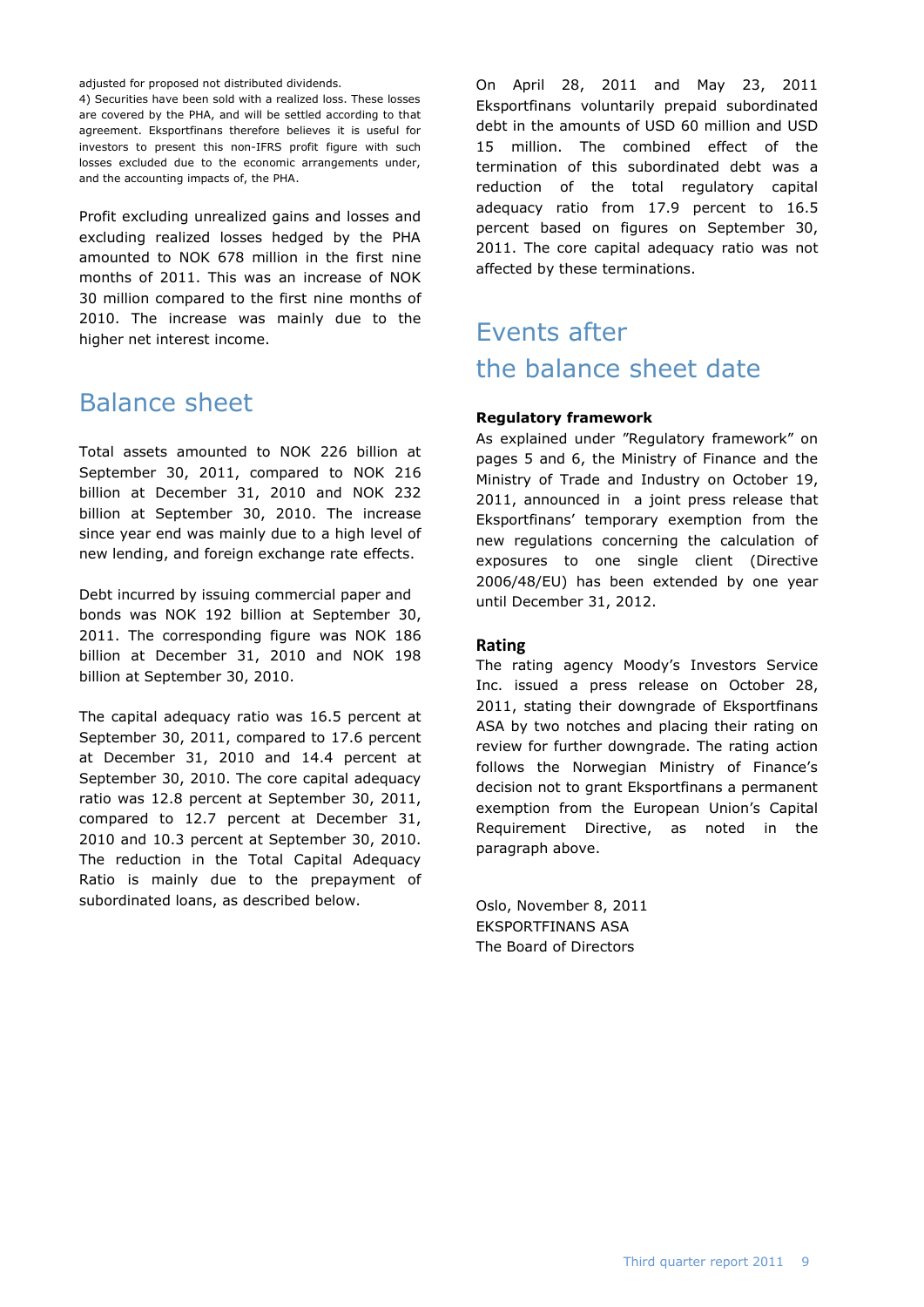## Condensed statement of comprehensive income

Figures are unaudited.

|                                               | Third quarter |             | First nine months |              |             |
|-----------------------------------------------|---------------|-------------|-------------------|--------------|-------------|
| (NOK million)                                 | 2011          | 2010        | 2011              | 2010         | <b>Note</b> |
| Interest and related income                   | 1,419         | 1,517       | 4,145             | 4,367        |             |
| Interest and related expenses                 | 1,046         | 1,116       | 3,040             | 3,272        |             |
| <b>Net interest income</b>                    | 373           | 401         | 1,105             | 1,095        |             |
| Commissions and                               |               |             |                   |              |             |
| income related to banking services            | 1             | $\mathbf 0$ | $\mathbf{1}$      | 1            |             |
| Commissions and                               |               |             |                   |              |             |
| expenses related to banking services          | 1             | 2           | $\overline{4}$    | 5            |             |
| Net gains/(losses)                            |               |             |                   |              |             |
| on financial instruments at fair value        | 35            | (358)       | (442)             | (711)        | 2, 15       |
| Other income                                  | 2             | 2           | 5                 | 5            |             |
| Net other operating income/ (loss)            | 37            | (358)       | (440)             | (710)        |             |
| <b>Total operating income</b>                 | 410           | 43          | 665               | 385          |             |
|                                               | 34            | 34          | 122               | 113          |             |
| Salaries and other administrative expenses    |               |             |                   |              |             |
| Depreciation                                  | 5             | 5           | 14                | 17           |             |
| Other expenses                                | 4             | 3           | 9                 | 9            |             |
| Impairment charges on loans at amortized cost | $\Omega$      | 0           | $\Omega$          | 0            |             |
| <b>Total operating expenses</b>               | 43            | 42          | 145               | 139          |             |
| Pre-tax operating profit/(loss)               | 367           | 1           | 520               | 246          |             |
|                                               |               |             |                   |              |             |
| Taxes                                         | 103           | 0           | 146               | 69           |             |
| Profit/(loss) for the period                  | 264           | 1           | 374               | 177          |             |
| Other comprehensive income                    | $\Omega$      | 0           | $\Omega$          | $\mathbf{0}$ |             |
| <b>Total comprehensive income</b>             | 264           | 1           | 374               | 177          |             |

The accompanying notes are an integral part of these condensed financial statements.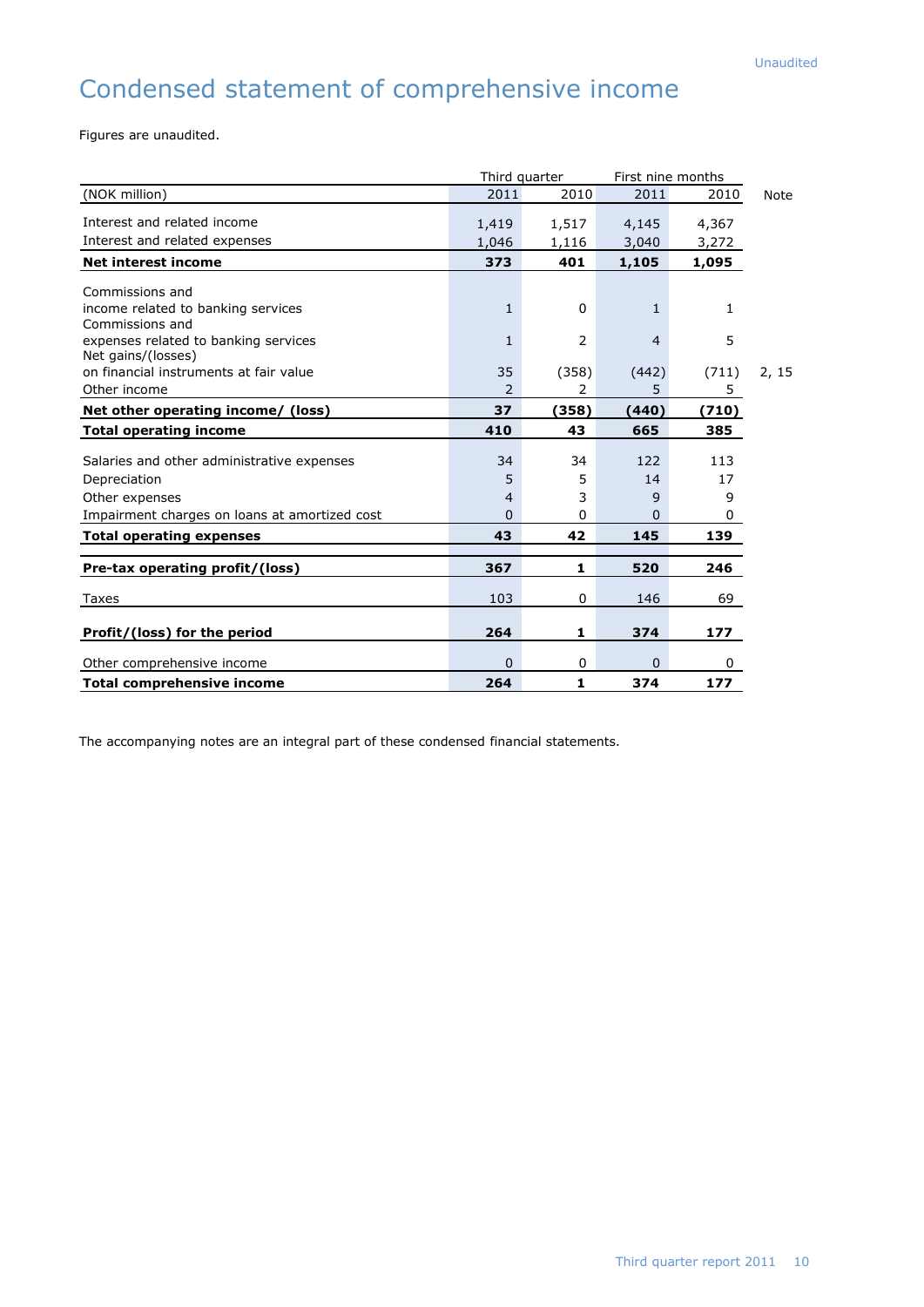## Condensed balance sheet

Figures for interim periods are unaudited.

| (NOK million)                              | 30.09.11 | 31.12.10 | 30.09.10       | Note |
|--------------------------------------------|----------|----------|----------------|------|
| Loans due from credit institutions 1)      | 39,945   | 43,014   | 46,642 4, 6, 7 |      |
| Loans due from customers <sup>2)</sup>     | 97,065   | 85,095   | 78,471 5, 6, 7 |      |
| <b>Securities</b>                          | 62,967   | 67,921   | 83,076         | 8    |
| Financial derivatives                      | 21,788   | 15,403   | 14,658         |      |
| Deferred tax asset                         | 131      | 44       | 29             |      |
| Intangible assets                          | 19       | 20       | 21             |      |
| Fixed assets and investment property       | 205      | 205      | 207            | 9    |
| Other assets                               | 4,300    | 3,847    | 9,114          | 10   |
| <b>Total assets</b>                        | 226,420  | 215,549  | 232,218        |      |
|                                            |          |          |                |      |
| Deposits by credit institutions            | $\Omega$ | 45       | 42             |      |
| Borrowings through the issue of securities | 192,158  | 186,402  | 198,132        | 11   |
| Financial derivatives                      | 15,660   | 14,247   | 19,492         |      |
| Taxes payable                              | 533      | 373      | 254            |      |
| Other liabilities                          | 11,264   | 7,174    | 7,234          | 12   |
| Accrued expenses and provisions            | 110      | 96       | 99             |      |
| Subordinated debt                          | 1,233    | 1,639    | 1,655          |      |
| Capital contribution securities            | 432      | 417      | 426            |      |
| <b>Total liabilities</b>                   | 221,390  | 210,393  | 227,334        |      |
|                                            |          |          |                |      |
| Share capital                              | 2,771    | 2,771    | 2,771          |      |
| Share premium reserve                      | 177      | 177      | 177            |      |
| Reserve for unrealized gains               | 71       | 71       | 403            |      |
| Other equity                               | 1,637    | 2,137    | 1,357          |      |
| Comprehensive income for the period        | 374      | 0        | 177            |      |
| <b>Total shareholders' equity</b>          | 5,030    | 5,156    | 4,885          |      |
| Total liabilities and shareholders' equity | 226,420  | 215,549  | 232,219        |      |

1) Of NOK 39,945 million at September 30, 2011, NOK 39,745 million is measured at fair value through profit or loss and NOK 200 million is measured at amortized cost. Of NOK 43,014 million at December 31, 2010, NOK 29,811 million is measured at fair value through profit or loss and NOK 13,203 million is measured at amortized cost. Of NOK 46,642 million at September 30, 2010, NOK 29,140 million is measured at fair value through profit or loss and NOK 17,502 million is measured at amortized cost.

2) Of NOK 97,065 million at September 30, 2011, NOK 60,291 million is measured at fair value through profit or loss and NOK 36,774 million is measured at amortized cost. Of NOK 85,095 million at December 31, 2010, NOK 49,205 million is measured at fair value through profit or loss and NOK 35,890 million is measured at amortized cost. Of NOK 78,471 million at September 30, 2010, NOK 40,682 million is measured at fair value through profit or loss and NOK 37,789 million is measured at amortized cost.

The accompanying notes are an integral part of these condensed financial statements.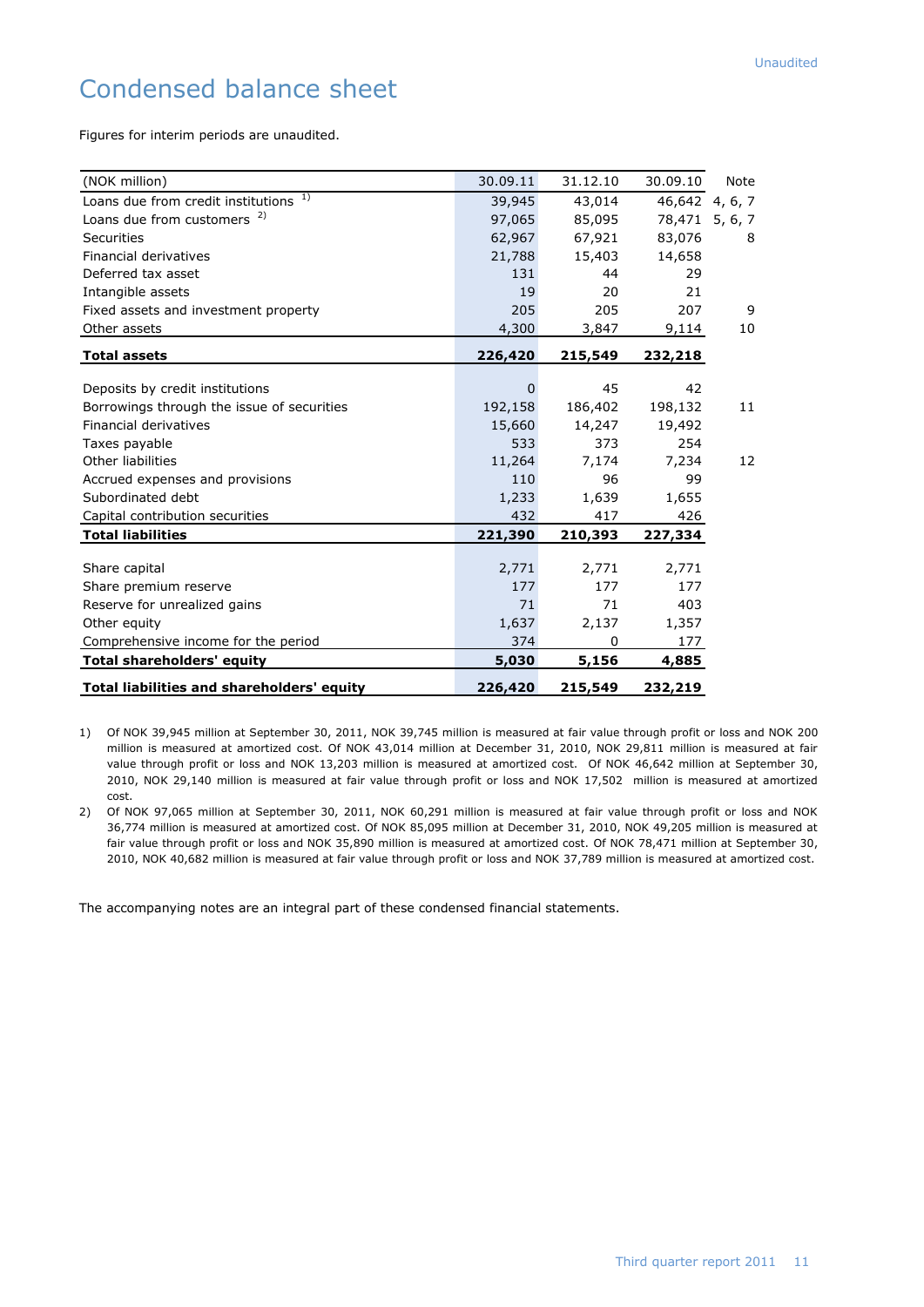## Condensed statement of changes in equity

Figures for interim periods are unaudited.

|                              |                       | <b>Share</b>    | Reserve      |              | Compre-      |        |
|------------------------------|-----------------------|-----------------|--------------|--------------|--------------|--------|
|                              | Share                 | premium         | unrealized   | Other        | hensive      |        |
|                              |                       |                 |              |              |              | Total  |
| (NOK million)                | capital <sup>1)</sup> | reserve $^{1)}$ | gains $1, 2$ | equity $2$ ) | income $2$ ) | equity |
|                              |                       |                 |              |              |              |        |
| Equity at January 1, 2011    | 2,771                 | 177             | 71           | 2,137        | 0            | 5,156  |
| Total comprehensive          |                       |                 |              |              |              |        |
| income for the period        | 0                     | 0               | 0            | $\Omega$     | 374          | 374    |
| Dividends paid               | 0                     |                 |              | (500)        |              | (500)  |
| Equity at September 30, 2011 | 2,771                 | 177             | 71           | 1,637        | 374          | 5,030  |
|                              |                       |                 |              |              |              |        |
| Equity at January 1, 2010    | 2,771                 | 177             | 403          | 2,057        | 0            | 5,408  |
|                              |                       |                 |              |              |              |        |
| Total comprehensive          |                       |                 |              |              |              |        |
| income for the period        | 0                     | 0               | 0            | $\Omega$     | 177          | 177    |
| Dividends paid               | $\Omega$              | 0               | O            | (700)        | 0            | (700)  |
| Equity at September 30, 2010 | 2,771                 | 177             | 403          | 1,357        | 177          | 4,885  |

1) Restricted equity that cannot be paid out to the owners without a shareholder resolution to reduce the share capital in accordance with the Public Limited Companies Act under Norwegian law.

2) The allocation of income for the period between the reserve for unrealized gains and other equity is performed at year -end. Preliminary calculations based on the condensed interim financial statements as of September 30, 2011, show that if the allocation was performed at this date, it would have reduced the reserve for unrealized gains by NOK 9 million and increased other equity by NOK 383 million. The closing balances would have been NOK 62 million for the reserve for unrealized gains, and NOK 2,020 million for other equity.

The accompanying notes are an integral part of these condensed interim financial statements.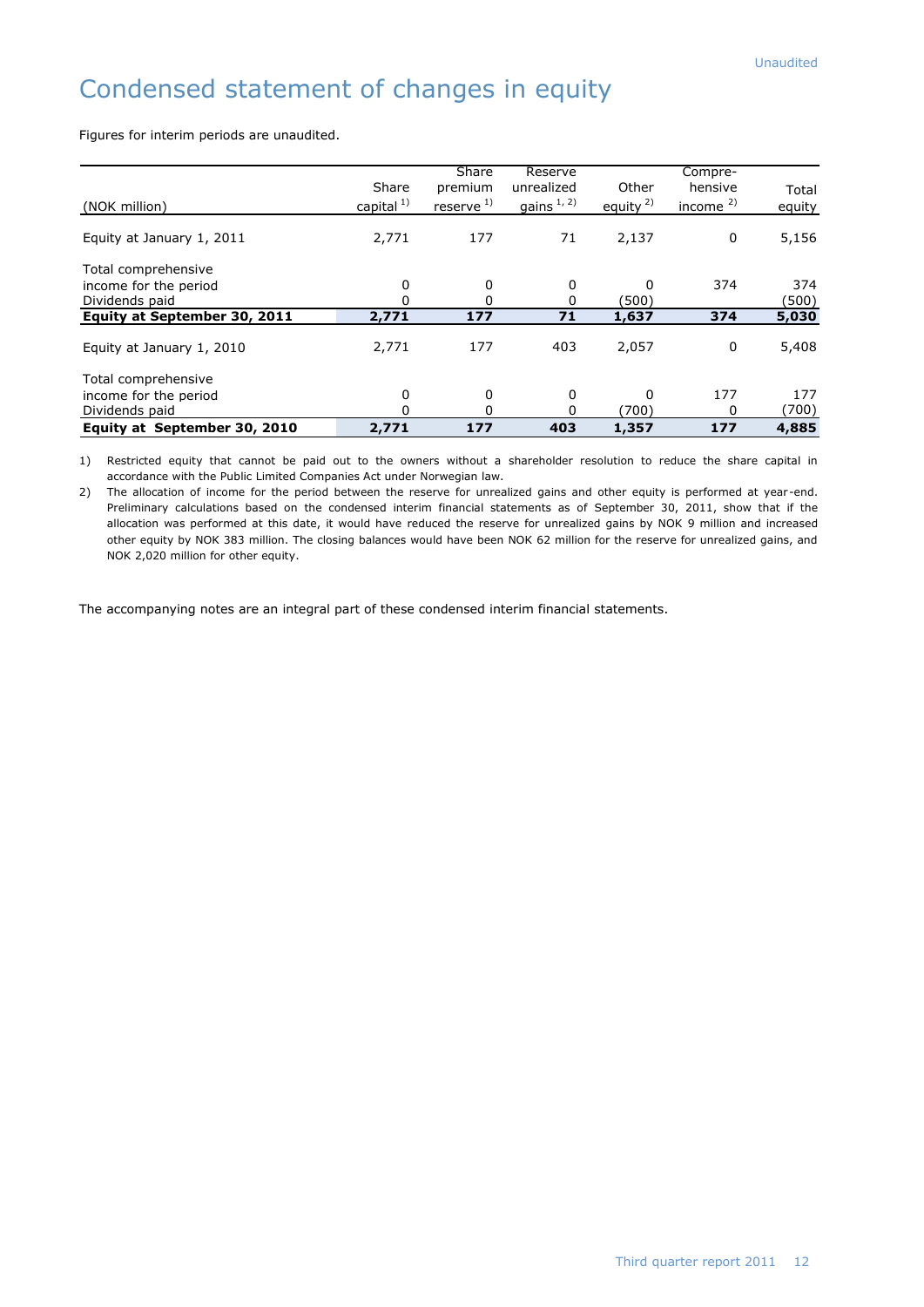## Condensed cash flow statement

Figures for interim periods are unaudited.

|                                                                                                                                                                                    | First nine months |            |
|------------------------------------------------------------------------------------------------------------------------------------------------------------------------------------|-------------------|------------|
| (NOK million)                                                                                                                                                                      | 2011              | 2010       |
| Pre-tax operating profit/(loss)                                                                                                                                                    |                   |            |
| from continuing operations                                                                                                                                                         | 520               | 246        |
| Provided by operating activities:                                                                                                                                                  |                   |            |
| Accrual of contribution from the Norwegian government                                                                                                                              | (277)             | (708)      |
| Unrealized losses (reversal of unrealized losses)<br>on financial instruments at fair value through profit or loss                                                                 | 316               | 656        |
| Realized losses on financial instruments<br>at fair value through profit or loss [non-cash items]                                                                                  | 27                | 82         |
| Depreciation                                                                                                                                                                       | 14                | 17         |
| Disbursement of loans                                                                                                                                                              | (24, 819)         | (21, 237)  |
| Principal collected on loans                                                                                                                                                       | 24,080            | 21,811     |
| Purchase of financial investments (trading)                                                                                                                                        | (35,606)          | (42,062)   |
| Proceeds from sale or redemption of financial investments (trading)                                                                                                                | 34,175            | 28,113     |
| Contribution paid by the Norwegian government                                                                                                                                      | 382               | 332        |
| Taxes paid                                                                                                                                                                         | (74)              | (74)       |
| Changes in:                                                                                                                                                                        |                   |            |
| Accrued interest receivable                                                                                                                                                        |                   |            |
| Other receivables                                                                                                                                                                  | (13, 261)         | 1,466      |
|                                                                                                                                                                                    | (568)             | (4, 954)   |
| Accrued expenses and other liabilities                                                                                                                                             | 17,187            | 392        |
| Net cash flow from operating activities                                                                                                                                            | 2,096             | (15, 920)  |
| Purchase of financial investments                                                                                                                                                  | (5,267)           | (3,817)    |
| Proceeds from sale or redemption of financial investments                                                                                                                          | 10,367            | 13,055     |
| Net cashflow from financial derivatives                                                                                                                                            | (4,711)           | 10,762     |
| Purchases of fixed assets                                                                                                                                                          | (14)              | (12)       |
| Net proceeds from sales of fixed assets                                                                                                                                            | 0                 | 0          |
| Net cash flow from investing activities                                                                                                                                            | 375               | 19,988     |
|                                                                                                                                                                                    |                   |            |
| Change in debt to credit institutions                                                                                                                                              | (46)              | 3          |
| Proceeds from issuance of commercial paper debt                                                                                                                                    | 166,259           | 243,448    |
| Repayments of commercial paper debt                                                                                                                                                | (161,980)         | (239, 334) |
| Proceeds from issuance of bond debt                                                                                                                                                | 45,392            | 56,219     |
| Principal payments on bond debt                                                                                                                                                    | (43, 766)         | (65, 409)  |
| Repayments of subordinated debt                                                                                                                                                    | (438)             | 0          |
| Dividends paid                                                                                                                                                                     | (500)             | (700)      |
| Net cash flow from financing activities                                                                                                                                            | 4,921             | (5, 773)   |
| Net change in cash and cash equivalents $1$                                                                                                                                        | 7,392             | (1,705)    |
| Cash and cash equivalents at beginning of period                                                                                                                                   | 3,932             | 4,523      |
|                                                                                                                                                                                    |                   |            |
| Effect of exchange rates on cash and cash equivalents                                                                                                                              | 0                 | (4)        |
| Cash and cash equivalents <sup>1)</sup> at end of period                                                                                                                           | 11,324            | 2,814      |
| 1) Cash equivalents are defined as bank deposits with maturity less than 3 months.<br>The accompanying notes are an integral part of these condensed interim financial statements. |                   |            |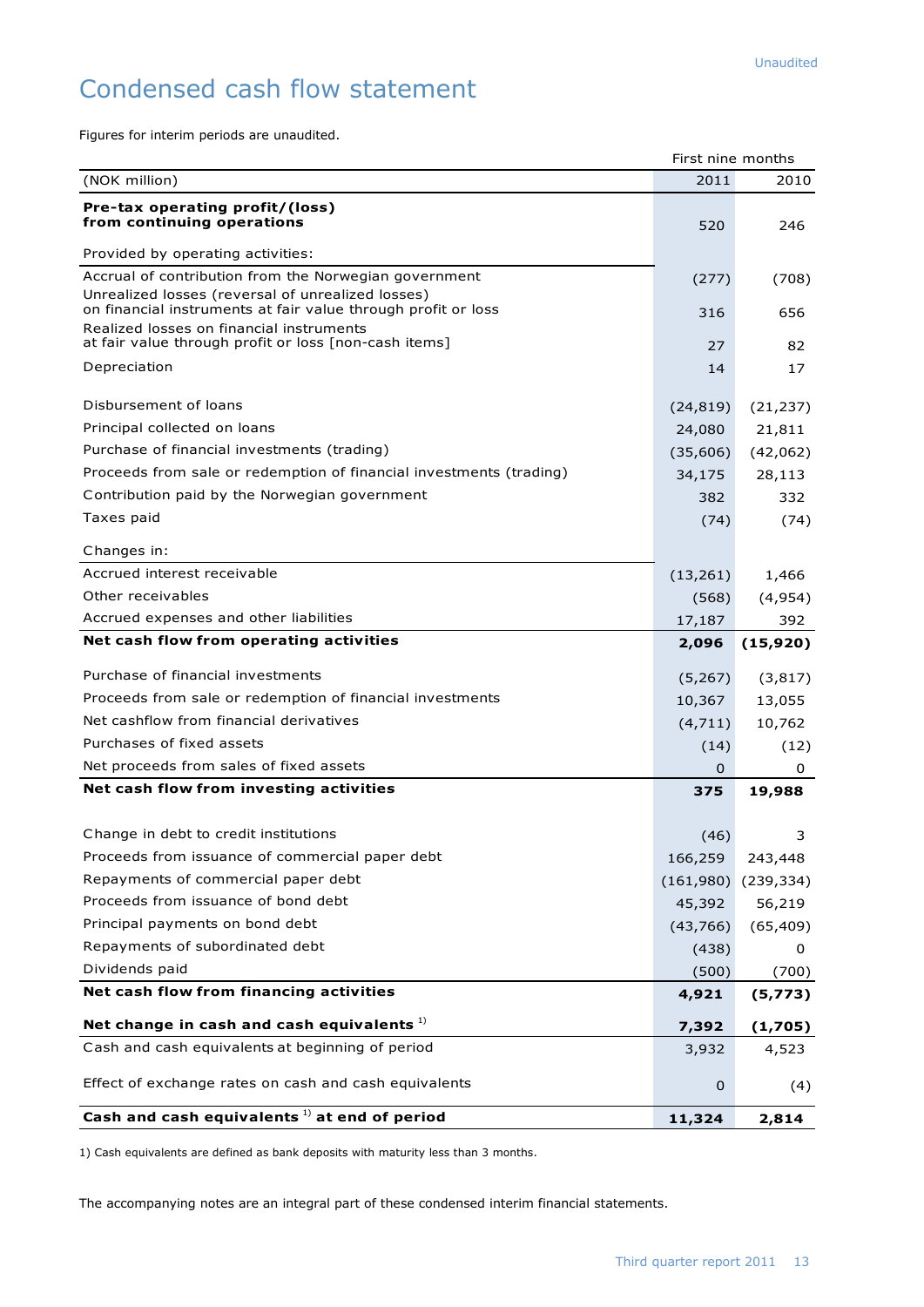## Notes to the accounts

#### 1. Accounting policies

Eksportfinans' third quarter condensed interim financial statements have been presented in accordance with International Financial Reporting Standards – (**IFRS**), in line with both IFRS as adopted by the European Union (**EU**) and IFRS as issued by the International Accounting Standards Board (**IASB**). The condensed interim financial statements have been prepared in accordance with IAS 34, Interim Financial Reporting.

The accounting policies and methods of computation applied in the preparation of these condensed interim financial statements are the same as those applied in Eksportfinans' annual financial statements of 2010, as approved for issue by the Board of Directors on February 28, 2011. These policies have been consistently applied to all the periods presented.

In Eksportfinans' annual financial statements for 2010 and in the fourth quarter report for 2010 Eksportfinans reported figures both for the consolidated group and for the parent company. After the sale of the prior subsidiary Kommunekreditt Norge AS in 2009, there was no group to consolidate. From the first quarter of 2011 comparable figures are equal for the group and for the parent for all periods presented. For that reason only figures for Eksportfinans ASA have been presented in this quarterly report.

Figures for interim periods are unaudited.

## 2. Net gains/(losses) on financial instruments at fair value

#### **Net realized and unrealized gains/(losses) on financial instruments at fair value**

|                                                                     | Third quarter |         | First nine months |         |  |
|---------------------------------------------------------------------|---------------|---------|-------------------|---------|--|
| (NOK million)                                                       | 2011          | 2010    | 2011              | 2010    |  |
| Securities held for trading                                         | 1             |         | $\Omega$          |         |  |
| Securities designated as at fair value at initial recognition       | (15)          |         | (97)              | 4       |  |
| Financial derivatives                                               | (13)          | (44)    | (70)              | (127)   |  |
| Foreign currencies                                                  | 0             | (1)     | (4)               | 2       |  |
| Other financial instruments at fair value                           | 21            | 11      | 45                | 58      |  |
| Net realized gains/(losses)                                         | (6)           | (32)    | (126)             | (56)    |  |
|                                                                     |               |         |                   |         |  |
| Loans and receivables                                               | (31)          | 116     | 51                | (79)    |  |
| Securities $1$                                                      | (491)         | 429     | (239)             | 261     |  |
| Financial derivatives $2)$                                          | (4, 319)      | 3,197   | (3,852)           | (2,613) |  |
| Commercial paper debt <sup>3)</sup>                                 | 1             | (3)     | 2                 | 2       |  |
| Bond debt <sup>3)</sup>                                             | 4,838         | (4,071) | 3,690             | 1,792   |  |
| Subordinated debt and capital contribution securities <sup>3)</sup> | 58            | 3       | 48                | (14)    |  |
| Foreign currencies                                                  | (5)           | 5       | (4)               | 8       |  |
| Other                                                               | (10)          | (2)     | (12)              | (12)    |  |
| Net unrealized gains/(losses)                                       | 41            | (326)   | (316)             | (655)   |  |
|                                                                     |               |         |                   |         |  |
| Net realized and unrealized gains/(losses)                          | 35            | (358)   | (442)             | (711)   |  |

1) Net unrealized gains/(losses) on securities

|                                                               | Third quarter |      | First nine months |      |
|---------------------------------------------------------------|---------------|------|-------------------|------|
| (NOK million)                                                 |               | 2010 | 2011              | 2010 |
|                                                               |               |      |                   |      |
| Securities held for trading                                   | (477)         | 328  | (376)             |      |
| Securities designated as at fair value at initial recognition | (14)          | 101  | 137               | 184  |
| Total                                                         | (491)         | 429  | (239)             | 261  |

2) The Portfolio Hedge Agreement entered into in March 2008, further described in note 14 of this report, is included with a gain of NOK 136 million as of September 30, 2011 and a loss of NOK 51 million as of September 30, 2010.

3) In the first nine months of 2011, Eksportfinans had an unrealized gain of NOK 3,740 million (gain of NOK 1,780 million in the first nine months of 2010) on its own debt. Net of derivatives this amount is an unrealized loss of NOK 147 million (NOK 534 million in the first nine months of 2010).

See note 15 for a presentation of the above table through the eyes of management.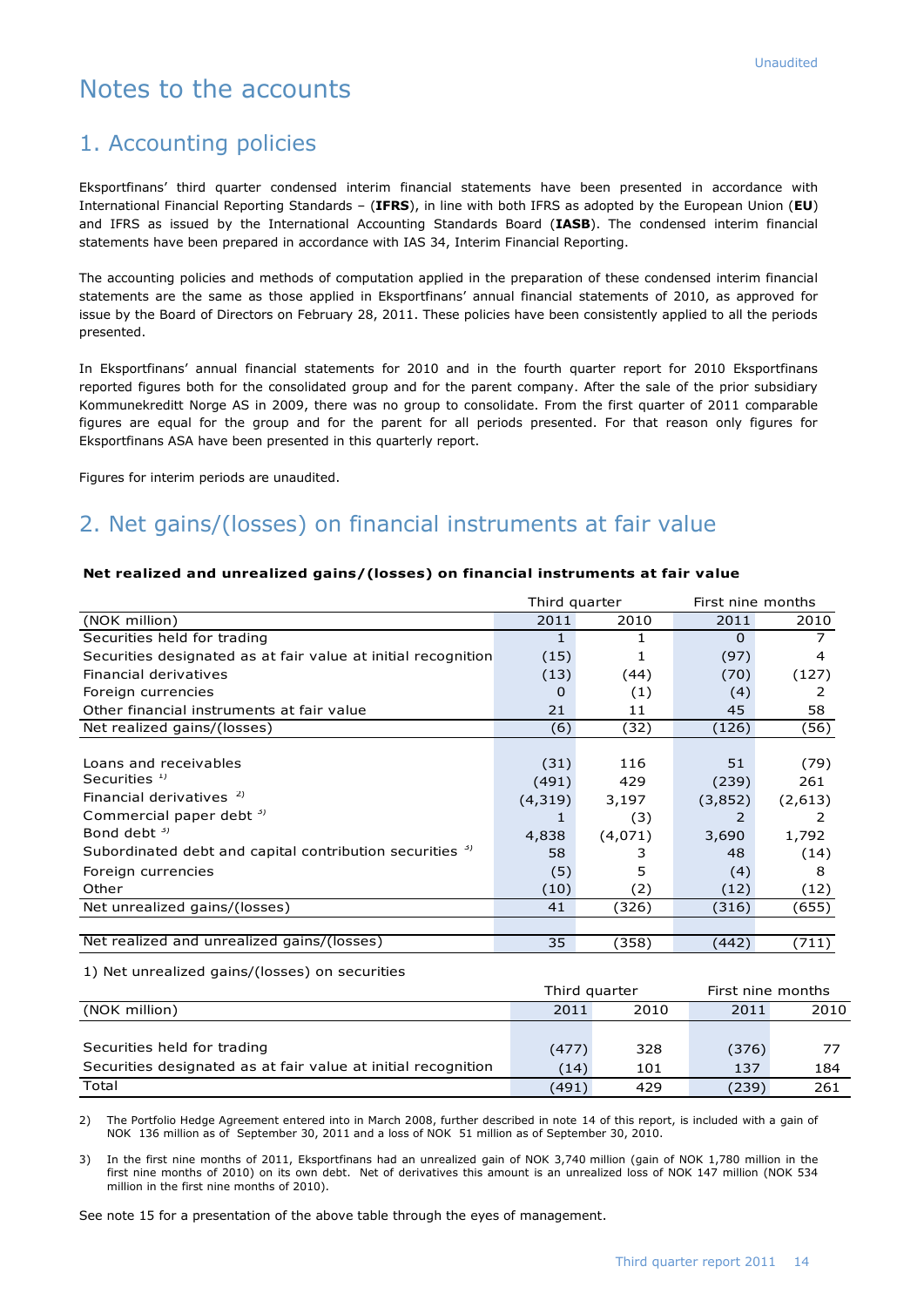## 3. Capital adequacy

Capital adequacy is calculated in accordance with the Basel II regulations in force from the Financial Supervisory Authority of Norway. The Company has adopted the standardized approach to capital requirements. For the Company, this implies that the difference in risk-weighted value between the Basel I and II regulations is mainly due to operational risk. The capital adequacy minimum requirement is 8 percent of total risk-weighted value.

#### **Risk-weighted assets and off-balance sheet items**

| (NOK million)             | 30.09.2011  |          | 31.12.2010 |          | 30.09.2010  |          |
|---------------------------|-------------|----------|------------|----------|-------------|----------|
|                           |             | Risk-    |            | Risk-    |             | Risk-    |
|                           | <b>Book</b> | weighted | Book       | weighted | <b>Book</b> | weighted |
|                           | value       | value    | value      | value    | value       | value    |
| Total assets              | 226,420     | 28,324   | 215,549    | 29,050   | 232,218     | 34,556   |
| Off-balance sheet items   |             | 360      |            | 358      |             | 490      |
| Operational risk          |             | 2,577    |            | 2,577    |             | 2,689    |
| Total currency risk       |             | 0        |            | 0        |             | 92       |
| Total risk-weighted value |             | 31,261   |            | 31,985   |             | 37,827   |

#### **The Company's eligible regulatory capital**

| (NOK million                           |            |        |            |           |            |        |
|----------------------------------------|------------|--------|------------|-----------|------------|--------|
| and in percent of risk-weighted value) | 30.09.2011 |        | 31.12.2010 |           | 30.09.2010 |        |
| Core capital $1$                       | 3,987      | 12.8 % | 4,077      | 12.7 %    | 3,907      | 10.3%  |
| Additional capital <sup>2)</sup>       | 1,186      | 3.8%   | 1,565      | 4.9 %     | 1,535      | 4.1 %  |
| Total regulatory capital               | 5,173      | 16.5%  | 5,642      | $17.6 \%$ | 5,442      | 14.4 % |

1) Includes share capital, other equity, elements of capital contribution securities and other deductions and additions in accordance with the Norwegian capital adequacy regulations.

2) Includes subordinated debt, the elements of capital contribution securities not included in core capital and other deductions/additions in accordance with the Norwegian capital adequacy regulations.

#### 4. Loans due from credit institutions

| (NOK million)                                                                | 30.09.11 | 31.12.10 | 30.09.10 |
|------------------------------------------------------------------------------|----------|----------|----------|
| Cash equivalents <sup>1)</sup>                                               | 11,324   | 3,932    | 2,814    |
| Other bank deposits and claims on banks                                      | 2,019    | 470      | 1,415    |
| Loan to KLP Kreditt AS (also included in note 6)                             | 0        | 12,882   | 17,176   |
| Loans to other credit institutions, nominal amount (also included in note 6) |          |          |          |
| 2)                                                                           | 27,215   | 26,290   | 25,784   |
| Accrued interest and adjustment to fair value on loans                       | (613)    | (560)    | (547)    |
| Total                                                                        | 39,945   | 43,014   | 46,642   |

1) Cash equivalents are defined as bank deposits with maturity of less than 3 months.

2) The Company has acquired certain loan agreements from banks for which the selling bank provides a repayment guarantee, therefore retaining the credit risk of the loans. Under IFRS these loans are classified as loans to credit institutions. Of the loans to credit institutions these loans amounted to NOK 14,366 million at September 30, 2011, NOK 13,073 million at December 31, 2010 and NOK 12,146 million at September 30, 2010.

#### 5. Loans due from customers

| (NOK million)                                          | 30.09.11 | 31.12.10 | 30.09.10 |
|--------------------------------------------------------|----------|----------|----------|
| Loans due from customers,                              |          |          |          |
| nominal amount (also included in note 6)               | 96,127   | 84,240   | 77,619   |
| Accrued interest and adjustment to fair value on loans | 938      | 855      | 852      |
| Total                                                  | 97,065   | 85,095   | 78,471   |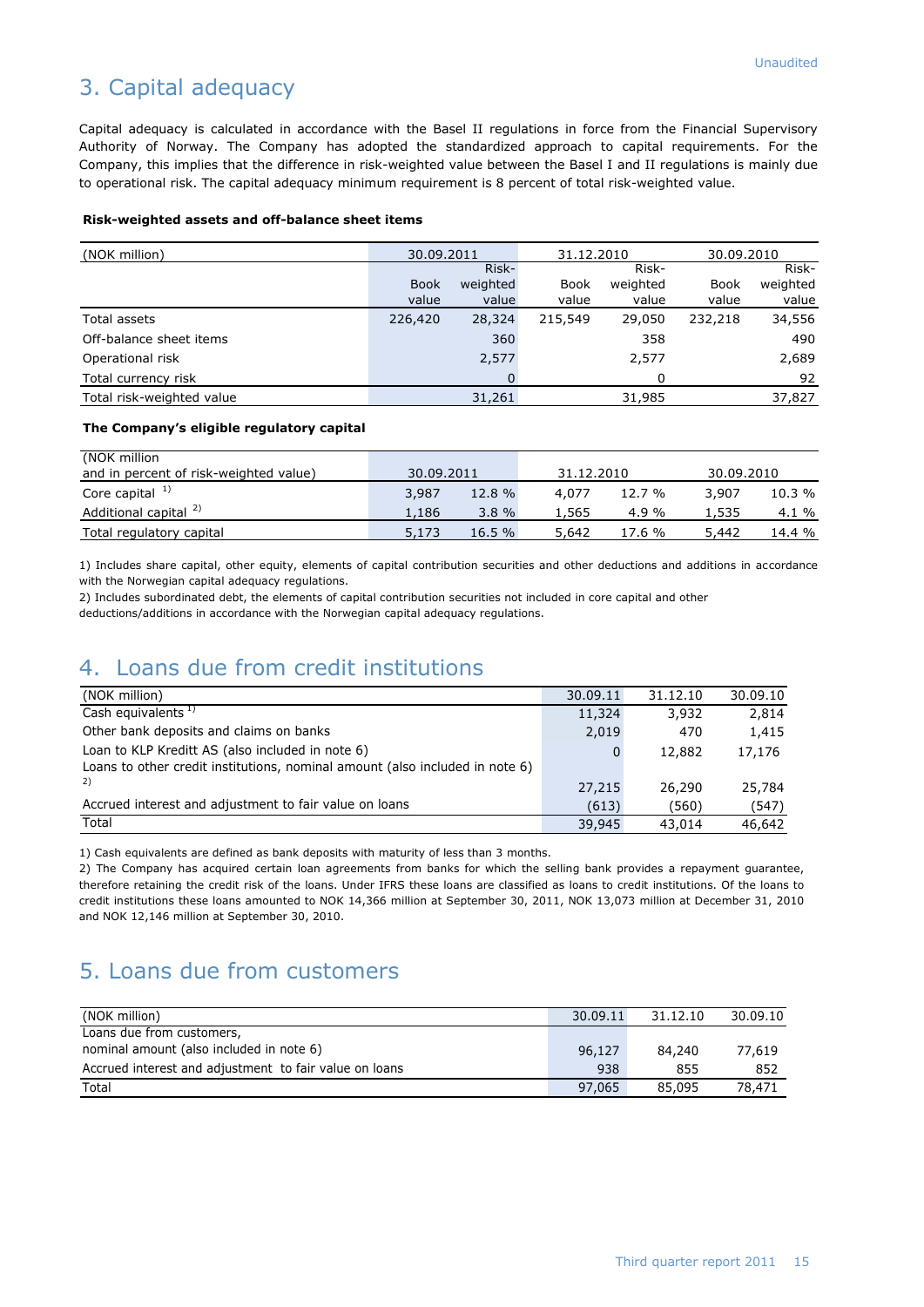## 6. Total loans due from credit institutions and customers

Nominal amounts related to loans due from credit institutions and customers, respectively, from the two previous tables are included in the following analysis.

| (NOK million)                                        | 30.09.11 | 31.12.10 | 30.09.10 |
|------------------------------------------------------|----------|----------|----------|
| Loan to KLP Kreditt AS                               | $\Omega$ | 12,882   | 17,176   |
| Loans due from other credit institutions             | 27,215   | 26,290   | 25,784   |
| Loans due from credit institutions                   | 27,215   | 39,172   | 42,960   |
| Loans due from customers                             | 96,127   | 84,240   | 77,619   |
| Total nominal amount                                 | 123,342  | 123,412  | 120,579  |
|                                                      |          |          |          |
| Commercial loans                                     | 87,041   | 88,095   | 83,284   |
| Government-supported loans                           | 36,301   | 35,317   | 37,295   |
| Total nominal amount                                 | 123,342  | 123,412  | 120,579  |
|                                                      |          |          |          |
| Capital goods                                        | 37,572   | 31,992   | 30,959   |
| Ships                                                | 49,240   | 45,376   | 43,769   |
| Export-related and international activities *)       | 26,011   | 22,448   | 17,949   |
| Direct loans to Norwegian local government sector    | 5,671    | 5,719    | 5,734    |
| Loan to KLP Kreditt AS                               | 0        | 12,882   | 17,176   |
| Municipal-related loans to other credit institutions | 4,798    | 4,943    | 4,943    |
| Loans to employees                                   | 50       | 52       | 49       |
| Total nominal amount                                 | 123,342  | 123,412  | 120,579  |

\*) Export-related and international activities consist of loans to the following categories of borrowers:

| (NOK million)          | 30.09.11       | 31.12.10    | 30.09.10 |
|------------------------|----------------|-------------|----------|
| Banking and finance    | 7,515          | 7,264       | 7,449    |
| Real estate management | 5,084          | 5,626<br>*) | 5,190    |
| Consumer goods         | 4,914          | 4,757       | 3,895    |
| Oil and gas            | 2,549          | 2,935       | 23       |
| Renewable energy       | 2,550          | 1,425       | 1,100    |
| Aviation and shipping  | 1,507          | 264         | 263      |
| Infrastructure         | 1,222          | 150         | 0        |
| Environment            | 666            | 0           | 0        |
| Other categories       | $\overline{4}$ | 27          | 28       |
| Total nominal amount   | 26,011         | 22,448      | 17,948   |

\* Infrastructure of NOK 150 million was included in the line captioned Real estate management as of December 31, 2010.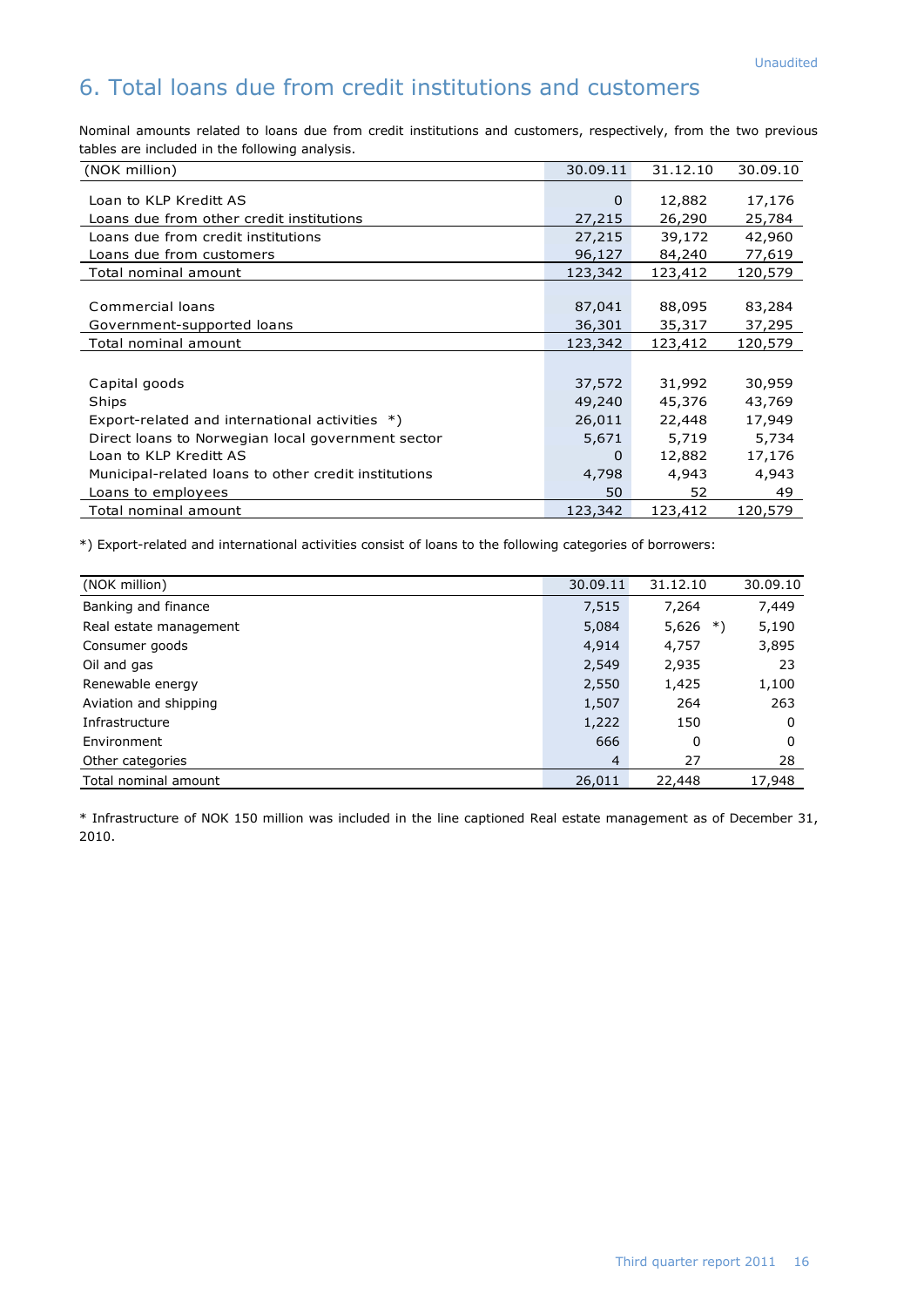## 7. Loans past due or impaired

| (NOK million)                                                                          | 30.09.11 | 31.12.10 | 30.09.10 |
|----------------------------------------------------------------------------------------|----------|----------|----------|
| Interest and principal installment 1-30 days past due                                  | $\Omega$ | 30       |          |
| Not matured principal                                                                  |          |          |          |
| on loans with payments 1-30 days past due                                              | $\Omega$ | 608      |          |
| Interest and principal installment 31-90 days past due<br>Not matured principal        | 82       | 28       | 77       |
| on loans with payments 31-90 days past due                                             | 554      | 199      | 1,142    |
| Interest and principal installment more than 90 days past due<br>Not matured principal | 569      | 511      | 428      |
| on loans with payments more than 90 days past due                                      | 485      | 453      | 453      |
| Total loans that are past due                                                          | 1,690    | 1,829    | 2,102    |
|                                                                                        |          |          |          |
| Relevant collateral or guarantees received *)                                          | 1,195    | 1,336    | 1,692    |
| Estimated impairments on loans valued at amortized cost                                | 0        | 0        | $\Omega$ |

\*) A total of NOK 495 million relates to exposure towards Icelandic banks as of September 30, 2011, and are as of the balance sheetdate not considered guaranteed in a satisfactory manner. These loans are measured at fair value at each balance sheet date. The change in fair value in the period is reflected in the line item 'Net gains/losses on financial instruments at fair value'. Apart from the fair value adjustments already recognized in the income statement, related to the exposure towards the Icelandic banks discussed above, the Company considers all other loans to be secured in a satisfactory manner. For these transactions, amounting to NOK 1,1195 million, the Norwegian government, through the Guarantee Institute for Export Credit (**GIEK**), guarantees approximately 94 percent of the amounts in default. The remaining 6 percent are guaranteed by private banks, most of them operating in Norway. Where applicable, claims have already been submitted in accordance with the guarantees.

#### 8. Securities

| (NOK million)                                          | 30.09.11 | 31.12.10 | 30.09.10 |
|--------------------------------------------------------|----------|----------|----------|
| Trading portfolio                                      | 49,717   | 48,990   | 59,074   |
| Other securities at fair value through profit and loss | 13,250   | 18,931   | 24,002   |
| Total                                                  | 62,967   | 67.921   | 83,076   |

#### 9. Fixed assets and investment property

| (NOK million)                 | 30.09.11 | 31.12.10 | 30.09.10 |
|-------------------------------|----------|----------|----------|
| Buildings and land in own use | 126      | 126      | 128      |
| Investment property           | 69       | 70       |          |
| Total buildings and land      | 195      | 196      | 199      |
| Other fixed assets            | 10       |          |          |
| Total                         | 205      | 205      | 207      |

#### 10. Other assets

| (NOK million)                                                | 30.09.11 | 31.12.10 | 30.09.10 |
|--------------------------------------------------------------|----------|----------|----------|
| Interim account 108-Agreement                                | 763      | 887      | 794      |
| Cash collateral provided                                     | 3,520    | 2,953    | 8,228    |
| Delayed payment, securities not delivered from our custodian | 0        | 0        | 72       |
| Other                                                        | 17       |          | 20       |
| Total                                                        | 4,300    | 3,847    | 9,114    |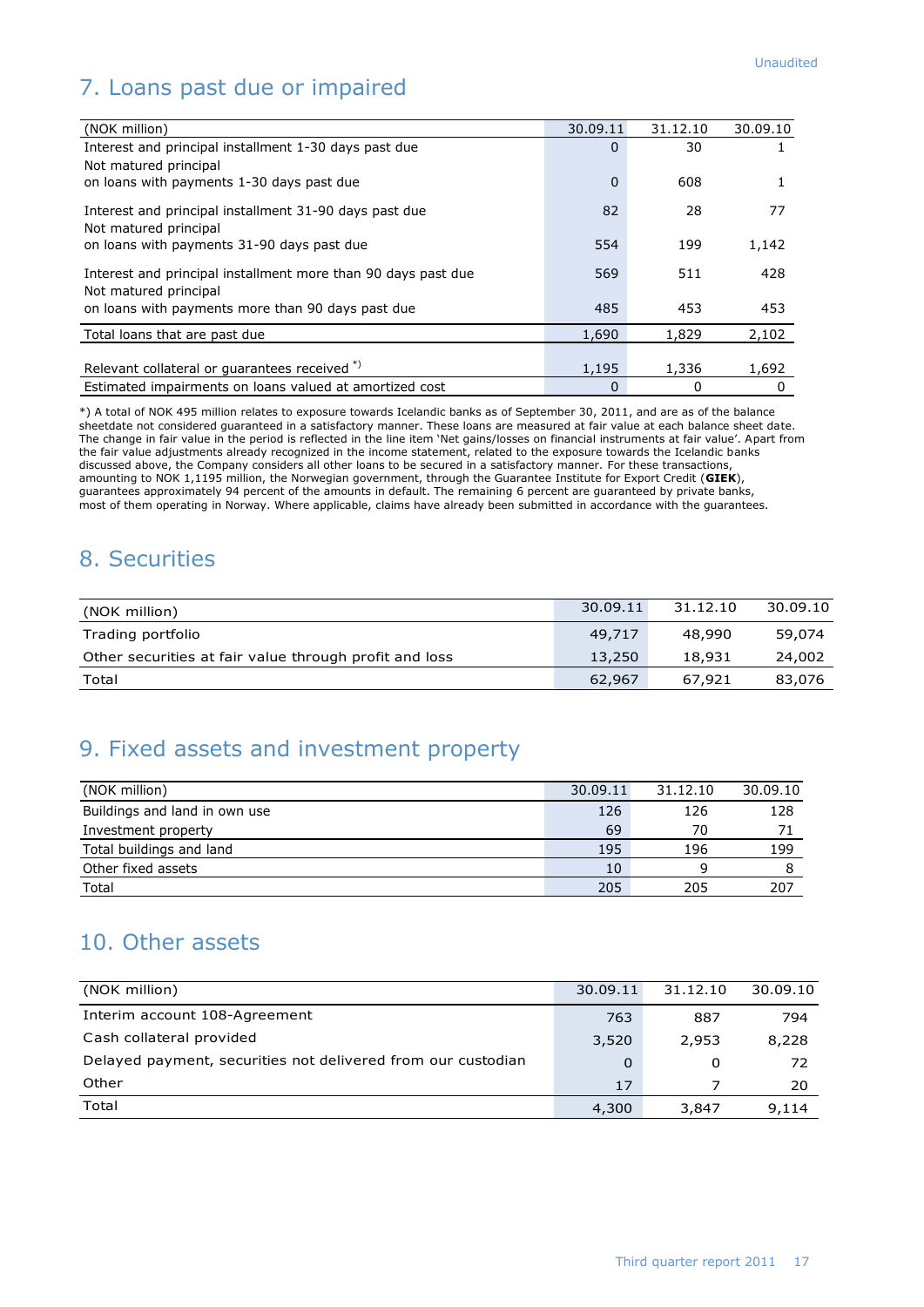#### 11. Borrowings through the issue of securities

| (NOK million)                                         |           | 30.09.11 31.12.10 30.09.10 |          |
|-------------------------------------------------------|-----------|----------------------------|----------|
| Commercial paper debt                                 | 7,573     | 3,303                      | 23,376   |
| Bond debt                                             | 205,433   | 200,066                    | 190.663  |
| Accrued interest and adjustment to fair value on debt | (20, 848) | (16, 967)                  | (15,907) |
| Total                                                 | 192,158   | 186,402                    | 198,132  |

## 12. Other liabilities

| (NOK million)                | 30.09.11 | 31.12.10 30.09.10 |       |
|------------------------------|----------|-------------------|-------|
| Grants to mixed credits      | 339      | 333               | 315   |
| Cash collateral received     | 10,835   | 6,449             | 6,810 |
| Other short-term liabilities | 90       | 392               | 109   |
| Total                        | 11,264   | 7.174             | 7,234 |

#### 13. Segment information

The Company is divided into three business areas; Export lending, Municipal lending and Securities. After the sale of Kommunekreditt Norge AS, municipal lending consists of loans to KLP Kreditt AS (last installment received in September 2011), in addition to loans extended directly to municipalities and municipal-related loans to savings banks that were purchased from Kommunekreditt Norge AS in connection with the sale of the subsidiary. The Company also has a treasury department, responsible for the Company's funding. Income and expenses related to treasury are divided between the three business areas.

The segment information is in line with the management reporting.

|                                                        | Export lending |                   |          | Municipal lending | <b>Securities</b> |             |
|--------------------------------------------------------|----------------|-------------------|----------|-------------------|-------------------|-------------|
|                                                        |                | First nine months |          | First nine months | First nine months |             |
| (NOK million)                                          | 2011           | 2010              | 2011     | 2010              | 2011              | 2010        |
| Net interest income $1$                                | 672            | 539               | 88       | 154               | 345               | 402         |
| Commissions                                            |                |                   |          |                   |                   |             |
| and income related to banking services <sup>2)</sup>   | $\mathbf{1}$   | 1                 | $\Omega$ | 0                 | $\Omega$          | $\mathbf 0$ |
| Commissions                                            |                |                   |          |                   |                   |             |
| and expenses related to banking services <sup>2)</sup> | $\Omega$       | 0                 | $\Omega$ | 0                 | $\Omega$          | $\Omega$    |
| Net gains/(losses)                                     |                |                   |          |                   |                   |             |
| on financial instruments at fair value 3)              | 16             | (0)               | $\Omega$ | $\Omega$          | (47)              | (35)        |
| Income/expenses divided by volume 4)                   | 6              | (9)               |          | (4)               | 4                 | (8)         |
| Net other operating income                             | 23             | (8)               | 1        | (4)               | (43)              | (43)        |
| <b>Total net income</b>                                | 695            | 531               | 89       | 150               | 302               | 359         |
| <b>Total operating expenses</b>                        | 93             | 81                | 15       | 19                | 37                | 39          |
|                                                        |                |                   |          |                   |                   |             |
| Pre-tax operating profit/(loss)                        | 602            | 449               | 74       | 131               | 265               | 320         |
| Taxes                                                  | 168            | 126               | 21       | 37                | 74                | 89          |
| Non-IFRS profit for the period excluding               |                |                   |          |                   |                   |             |
| unrealized gains/(losses) on financial                 |                |                   |          |                   |                   |             |
| instruments and excluding realized losses              |                |                   |          |                   |                   |             |
| hedged by the PHA                                      | 434            | 323               | 53       | 94                | 191               | 231         |

1) Net interest income includes interest income directly attributable to the segments based on Eksportfinans' internal pricing model. The treasury department obtains interest on Eksportfinans' equity and in addition the positive or negative result (margin) based on the difference between the internal interest income from the segments and the actual external funding cost. Net interest income in the treasury department is allocated to the reportable segments based on volume for the margin, and risk weighted volume for the interest on equity.

2) Income/(expenses) directly attributable to each segment.

3) For Export lending the figures are related to unrealized gains/(losses) on the Icelandic bank exposure. In this context, the fair value adjustments on the Icelandic bank exposure have been treated as realized, as they are not expected to be reversed towards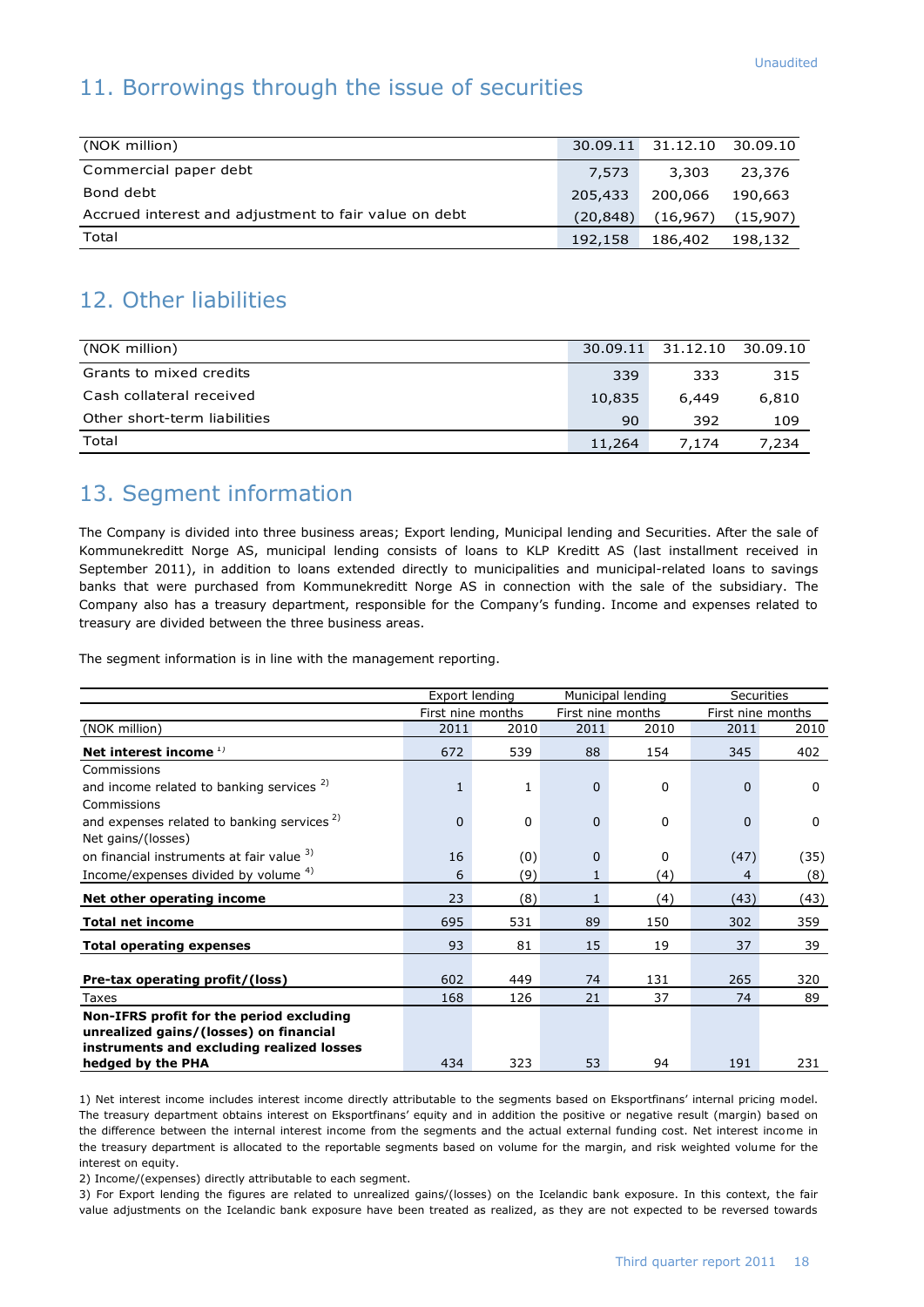maturity, as other unrealized gains and losses. For Securities the figures are related to realized gains/(losses) on financial instruments.

4) Income/expenses, other than interest, in the treasury department have been allocated to the business areas by volume. These are items included in net other operating income in the income statement.

#### **Reconciliation of segment profit measure to total comprehensive income**

|                                                                                               | First nine months |       |
|-----------------------------------------------------------------------------------------------|-------------------|-------|
| (NOK million)                                                                                 | 2011              | 2010  |
| Export lending                                                                                | 434               | 323   |
| Municipal lending                                                                             | 53                | 94    |
| Securities                                                                                    | 191               | 231   |
| Non-IFRS profit/(loss) for the period                                                         |                   |       |
| excluding unrealized gains/(losses) on financial instruments and excluding realized           |                   |       |
| losses hedged by the PHA                                                                      | 678               | 648   |
|                                                                                               |                   |       |
| Net unrealized gains/(losses) $1$                                                             | (316)             | (655) |
| Unrealized losses/(gains) related to the Icelandic bank exposure included above <sup>1)</sup> | (12)              |       |
| Realized (losses) hedged by the Portfolio Hedge Agreement                                     | (93)              | 0     |
| Tax effect $2$ )                                                                              | 118               | 184   |
| <b>Total comprehensive income</b>                                                             | 374               | 177   |

1) Reversal of previously recognized loss (at exchange rates applicable at September 30, 2011).

2) 28 percent of the unrealized items above.

#### 14. Material transactions with related parties

The Company's two largest shareholders, DnB NOR Bank ASA and Nordea Bank Norge AS, are considered to be related parties in accordance with IAS 24 Related Party Disclosures.

| (NOK millions)             | Acquired loans<br>1) | Deposits <sup>2)</sup> | Guarantees<br>issued 3) | Guarantees<br>received <sup>4)</sup> | Portfolio Hedge<br>Agreement <sup>5)</sup> |
|----------------------------|----------------------|------------------------|-------------------------|--------------------------------------|--------------------------------------------|
| Balance January 1, 2011    | 10,869               | 1,277                  | 656                     | 21,480                               | 535                                        |
| Change in the period       | 1,471                | 894                    | 131                     | 907                                  | 122                                        |
| Balance September 30, 2011 | 12,340               | 2,171                  | 787                     | 22,387                               | 657                                        |
|                            |                      |                        |                         |                                      |                                            |
| Balance January 1, 2010    | 9,226                | 2,069                  | 1,190                   | 21,815                               | 614                                        |
| Change in the period       | 514                  | 258                    | (536)                   | (314)                                | (61)                                       |
| Balance September 30, 2010 | 9,740                | 2,327                  | 654                     | 21,501                               | 553                                        |

All transactions with related parties are made on market terms.

- 1) The Company acquires loans from banks. The loans are part of the Company's ordinary lending activity, as they are extended to the export industry. As the selling banks provide a guarantee for the loans, not substantially all the risk and rewards are transferred to the Company, thus the loans are classified as loans due from credit institutions in the balance sheet.
- 2) Deposits made by the Company.
- 3) Guarantees issued by the Company to support the Norwegian export industry.
- 4) Guarantees provided to the Company from the related parties.
- 5) Eksportfinans has entered into a derivative portfolio hedge agreement with the majority of its shareholders. The agreement, effective from March 1, 2008, will offset losses up to NOK 5 billion in the liquidity portfolio held as of February 29, 2008. The agreement will also offset any gains in the portfolio as of the same date. The payments to or from the Company related to the losses or gains, respectively, in the portfolio, will take place on the last day of February each year, with the first payment in 2011. The agreement expires with the maturities of the bonds included in the contract, with the latest maturity on December 31, 2023. Eksportfinans will pay a monthly fee of NOK 5 million to the participants to the agreement. The balances show the related parties' share of the fair value of the contract as of the balance sheet date.

In addition to the transactions reflected in the above table, Eksportfinans' three major owner banks have extended a committed credit line of USD 2 billion for repo purposes to the Company. The facility has a twelve month maturity with the possibility of extension, and was extended in the second quarter of 2011. Eksportfinans has not yet utilized this credit facility.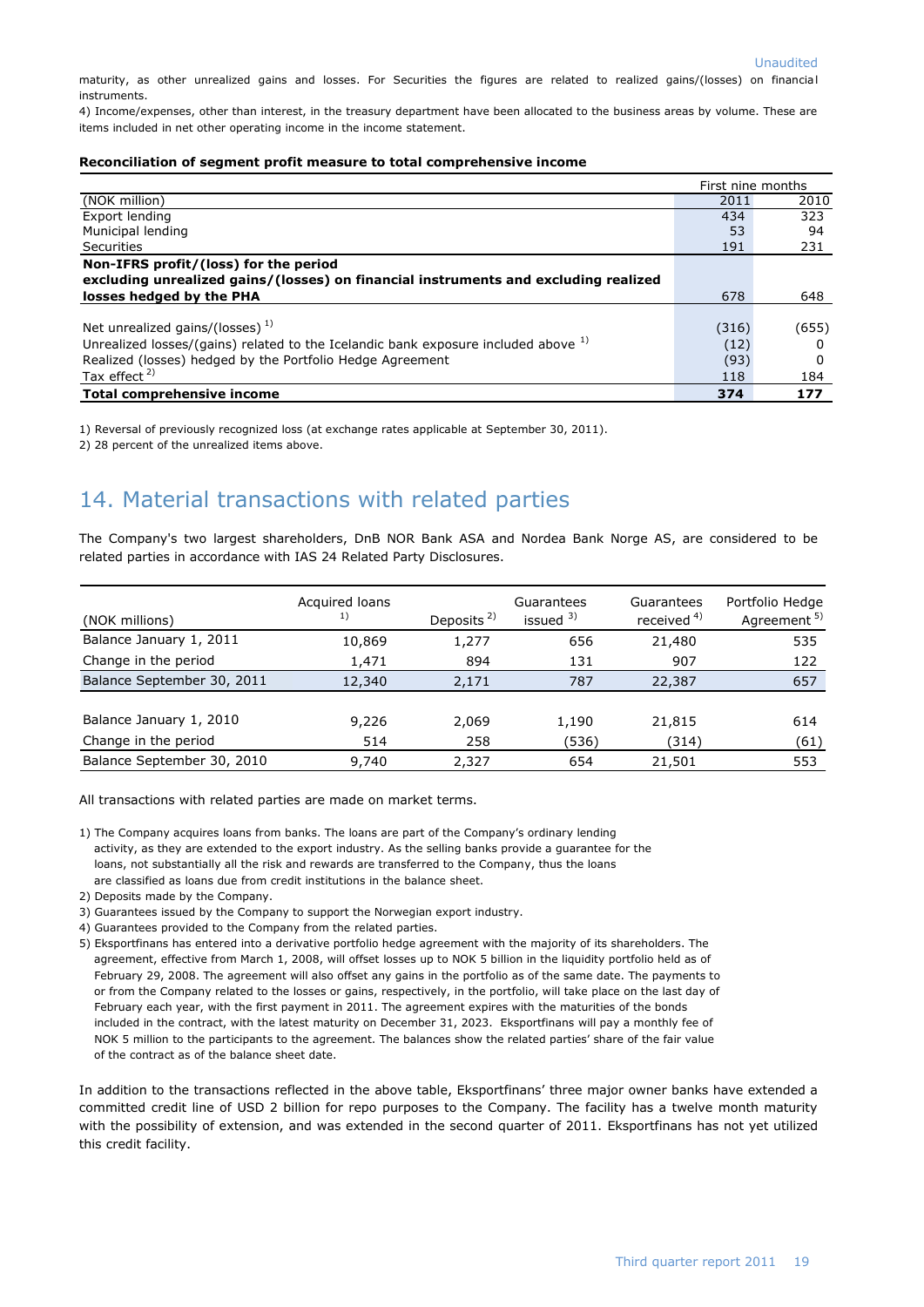#### 15. Market risk - effects from economic hedging

Note 2 specifies the net realized and unrealized gains/losses on financial instruments, showing separately the gains/losses related to financial derivatives. When presented to the Company's management and Board of Directors, the figures are prepared showing the various financial instruments after netting with related economic hedges, as derivatives are used as economic hedges of the market risk of specific assets and liabilities.

The below table specifies net realized and unrealized gains/(losses) on financial instruments at fair value, netted with related economic hedges.

#### **Net realized and unrealized gains/(losses) on financial instruments at fair value**

|                                                             | Third Quarter |       | First Nine months |       |
|-------------------------------------------------------------|---------------|-------|-------------------|-------|
| (NOK million)                                               | 2011          | 2010  | 2011              | 2010  |
| Securities                                                  | (27)          | (13)  | (140)             | (34)  |
| Foreign currencies                                          | $\Omega$      | (1)   | (4)               | 2     |
| Other financial instruments at fair value                   | 21            | (18)  | 18                | (24)  |
| Net realized gains/(losses)                                 | (6)           | (32)  | (126)             | (56)  |
|                                                             |               |       |                   |       |
| Loans and receivables                                       | (142)         | 152   | (45)              | (130) |
| Securities                                                  | (39)          | (13)  | 12                | 70    |
| Commercial paper debt 1) 2)                                 | 0             | (3)   |                   | 3     |
| Bond debt $^{1/2}$                                          | 225           | (404) | (176)             | (525) |
| Subordinated debt and capital contribution securities 1) 2) | 77            | (17)  | 28                | (12)  |
| Foreign currencies                                          | (5)           | 5     | (4)               | 8     |
| Other                                                       | (10)          | (4)   | (12)              | (11)  |
| Net unrealized gains/(losses)                               | 106           | (284) | (196)             | (597) |
| Financial derivatives related to the 108 agreement $3$      | (65)          | (42)  | (120)             | (58)  |
| Net realized and unrealized gains/(losses)                  | 35            | (358) | (442)             | (711) |

1) Accumulated net gain on own debt is NOK 1.3 billion as of September 30, 2011, compared to NOK 1,3 billion as of September 30, 2010

2) In the first nine months of 2011, Eksportfinans had an unrealized loss of NOK 147 million (NOK 534 million in the first nine months of 2010) on its own debt, net of derivatives.

Derivatives related to components of the 108 Agreement. The 108 Agreement is accounted for at amortized cost, hence these derivatives are not included in the effects related to financial instruments at fair value.

## 16. Contingencies

The contingencies are:

- a) One of Eksportfinans' borrowers reclaimed paid break cost in an amount of approximately NOK 19 million in connection with voluntary prepayment of loans. Eksportfinans refuted the claim and the dispute came to trial at Oslo City Court (Oslo Tingrett) that began August 26, 2010. Pronouncement of judgment has been served on the parties. The judgment went against Eksportfinans. Eksportfinans has appealed the judgment. Trial date for the appeal has been set to March 8, 2012. Appropriate accruals have been made regarding this contingency. These accruals have been made in earlier periods.
- b) In 2009 Eksportfinans and Kommunal Landspensjonskasse gjensidige forsikringsselskap (KLP) entered into an agreement for the sale of Eksportfinans's wholly owned subsidiary Kommunekreditt Norge AS (Kommunekreditt). In the said agreement Eksportfinans made certain representations that among others include (1) KLP could rely on an agreement and a guarantee document with respect to a counter guarantee provided by a Norwegian bank to Kommunekreditt and (2) the list and characterization of borrowers as part of the due diligence process was correct in all material respect.
	- 1) KLP and the Norwegian bank disagree over the bank's right to adjust the fee for the guarantee and have summoned the bank for the amount of approximately NOK 71 million. With reference to the representation related to the guarantee provided by the Norwegian bank to Kommunekreditt, KLP threatened to summon Eksportfinans if it is unsuccessful against the Norwegian bank. On October 1,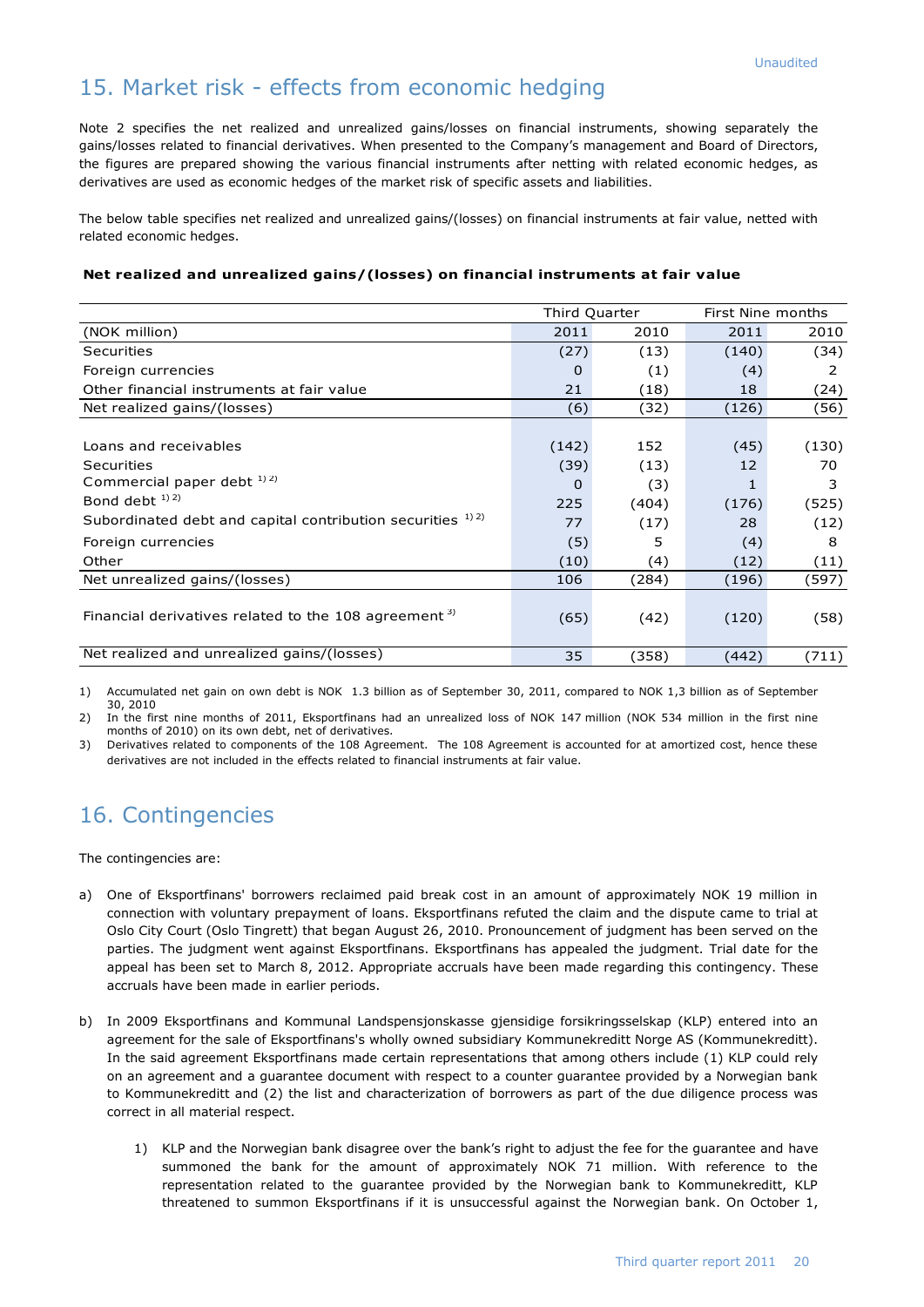2010 KLP Banken AS, a wholly owned subsidiary of KLP has commenced a lawsuit against Eksportfinans alleging among other things that the claim against Eksportfinans should be united at trial with the case between KLP Banken AS and the Norwegian bank. The claim against Eksportfinans is based on the claim against the Norwegian bank which again is based on variable and uncertain factors and may be reduced if for instance the loan portfolio for which the guarantee was issued is partially prepaid or otherwise reduced and is therefore unspecified with respect to amount. In June this year, it became clear that the Oslo City Court (Oslo Tingrett) decided against KLP and in favor of the Norwegian Bank on this matter. This judgement now has full legal force and effect. The case between KLP and Eksportfinans was activated by Oslo Tingrett in October 2011. Pleadings have been issued between KLP, Eksportfinans and Oslo Tingrett. The trial date has been set to  $13<sup>th</sup>$  to  $17<sup>th</sup>$  of February, 2012. KLP has not yet issued a writ in the case.

- 2) With reference to the representations related to the list and characterization of borrowers, KLP asserts to have discovered after the closing of the sale that certain loans in the list of borrowers provided by Kommunekreditt to KLP were incorrectly characterized which, KLP claims, reduces the agreed value of Kommunekreditt significantly. KLP threatens to sue Eksportfinans if the company does not pay said amount. Eksportfinans is of the opinion that there are no grounds for the claim.
- c) Because of the bankruptcy in Lehman Brothers, certain swap contracts were settled and replaced by new swap contracts with other counterparties. At the time of the bankruptcy, Eksportfinans had swap contracts with three different legal entities in the Lehman Brothers group. Payments related to the settlement of these swaps were calculated and paid by Eksportfinans in 2008. The valuation of the settlement amount has been contested by two of the legal entities. A final settlement was reached with one of the entities last year, and the final settlement amount has been paid. Negotiations are still ongoing with the second entity. Final settlement amount is uncertain, but the best estimate of the obligation has been recorded. The last entity has, to date, not contested the original valuation and Eksportfinans cannot with sufficient reliability calculate the size of the possible obligation.

#### 17. Events after the balance sheet date

With effect from January 1, 2011, new regulations concerning the calculation of exposures to one single client were introduced by the Norwegian Ministry of Finance. The new provisions are the same as the prevailing provisions applicable in the European Union under the Capital Requirements Directive (Directive 2006/48/EU) and significantly alter the conditions of Eksportfinans' current business concept.

The effect of the regulations is that the 20 percent risk weighting for exposures to banks was discontinued and as a consequence the maximum allowed exposure to a single client (borrower and guaranteeing bank) was significantly reduced. Using Eksportfinans' risk capital as of September 30, 2011, the new regulation means a reduction of maximum exposure from NOK 6.5 billion to NOK 1.3 billion. (For more information, see "Supervision and Regulation" on pages 35-36 of Eksportfinans' Annual Report on Form 20-F for the fiscal year ended December 31, 2010, which was filed with the Securities and Exchange Commission (the Commission) on March 31, 2011 and "Regulatory Framework" on page 5-6 of Eksportfinans' First Half Year Report 2011 filed with the Commission as Exhibit 99.2 on the Form 6-K dated August 18, 2011.)

In total, Eksportfinans has nine lending transactions secured by bank guarantees that exceed NOK 1.3 billion that would be in breach of these regulations regarding large exposures. The total exposure from these nine transactions in excess of the NOK 1.3 billion amount permitted for each transaction amounts to around NOK 10 billion.

Eksportfinans has been subject to a temporary exemption from the directive, valid until December 31, 2011, during which the Company can continue to use the reporting standards for large exposures that were in effect in 2010. On October 19, 2011, in a joint press release from the Ministry of Finance and the Ministry of Trade and Industry, Eksportfinans' temporary exemption was announced to be extended by one year, until December 31, 2012. The Ministries found no grounds to grant Eksportfinans a permanent exemption at the expiration of the temporary exemption period. This implies that Eksportfinans must use the period until December 31, 2012 to adapt to the regulations.

Eksportfinans, on behalf of the Ministry of Trade and Industry, administers a scheme for government-supported export financing. After the announcement of this extension to the temporary exemption period, the Board decided that the Company will continue offering financing with CIRR interest rates (fixed interest on government-supported export credit) under this scheme until further notice.